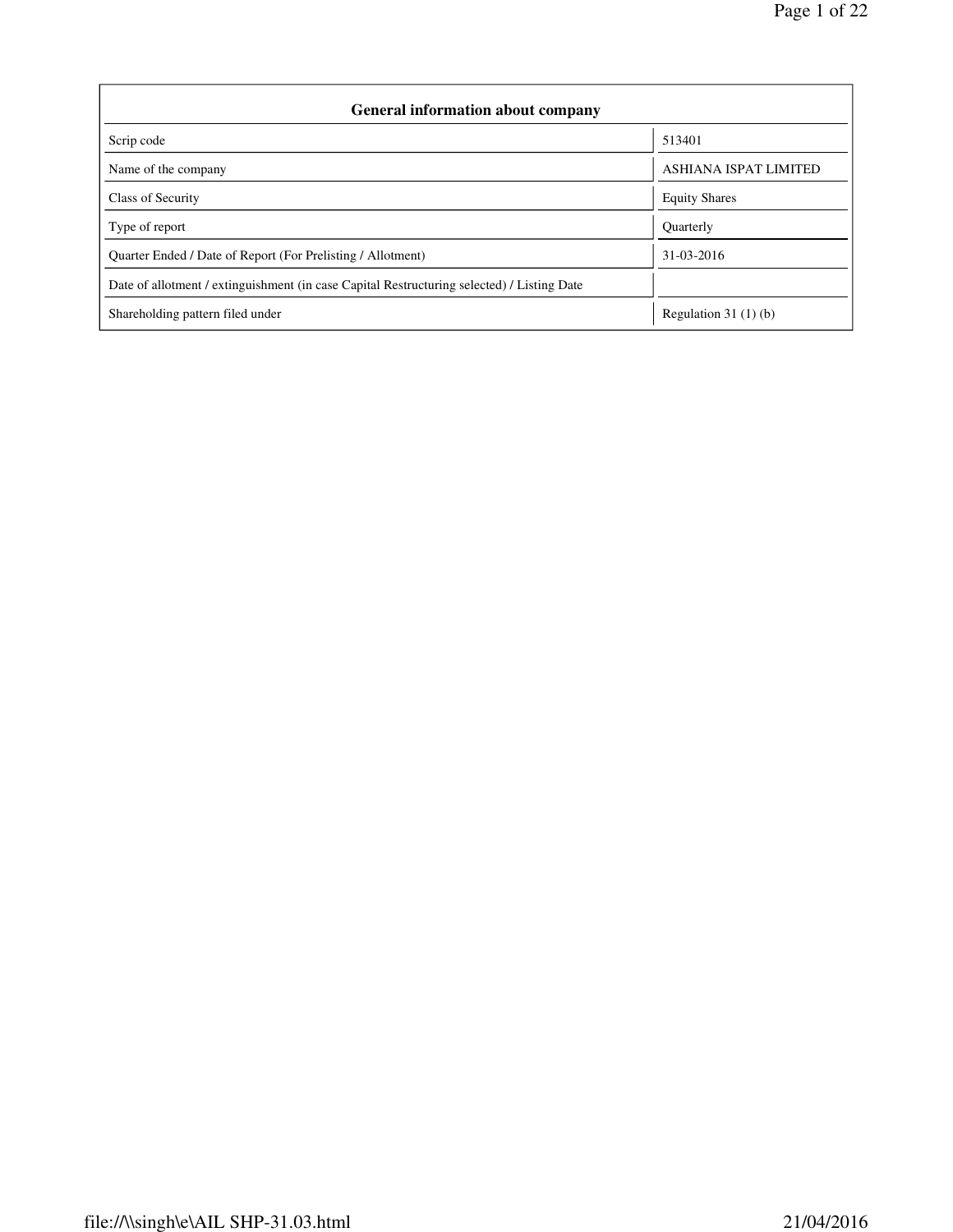| Sr. No. | Particular                                                                             | Yes/No         |
|---------|----------------------------------------------------------------------------------------|----------------|
|         | Whether the Listed Entity has issued any partly paid up shares?                        | No.            |
|         | Whether the Listed Entity has issued any Convertible Securities?                       | N <sub>0</sub> |
|         | Whether the Listed Entity has issued any Warrants?                                     | No.            |
|         | Whether the Listed Entity has any shares against which depository receipts are issued? | N <sub>0</sub> |
|         | Whether the Listed Entity has any shares in locked-in?                                 | N <sub>0</sub> |
| O       | Whether any shares held by promoters are pledge or otherwise encumbered?               | No.            |
|         | Whether company has equity shares with differential voting rights?                     | N <sub>0</sub> |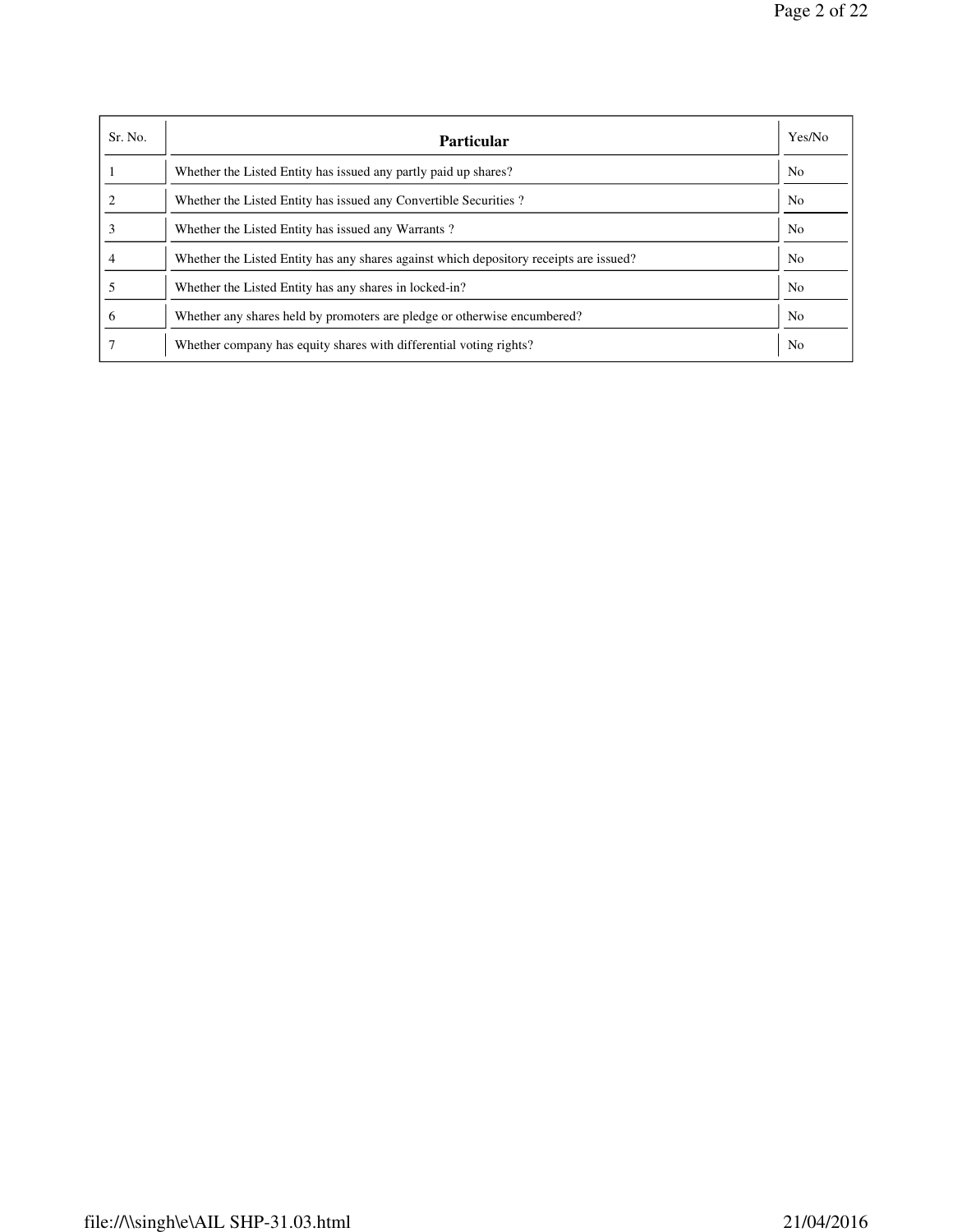|                 |                                                |                                                                                                                                                                |                   |                            |                                    |                             | Table I - Summary Statement holding of specified securities |                                                                  |  |         |            |
|-----------------|------------------------------------------------|----------------------------------------------------------------------------------------------------------------------------------------------------------------|-------------------|----------------------------|------------------------------------|-----------------------------|-------------------------------------------------------------|------------------------------------------------------------------|--|---------|------------|
|                 |                                                |                                                                                                                                                                | No. of<br>fully   | No.<br><b>Of</b><br>Partly | No. Of                             | Total<br>nos.               | Shareholding<br>as a $%$ of<br>total no. of                 | Number of Voting Rights held in each<br>class of securities (IX) |  |         |            |
| Category<br>(I) | Category<br>of<br>shareholder                  | Nos. Of<br>shareholders                                                                                                                                        | paid up<br>equity | paid-<br>up                | shares<br>underlying<br>Depository | shares<br>held<br>$(VII) =$ | shares<br>(calculated as                                    | No of Voting (XIV) Rights                                        |  |         | Total as a |
|                 | (II)                                           | (III)<br>per SCRR,<br>shares<br>equity<br>Receipts<br>$(IV)+$<br>held<br>shares<br>(VI)<br>$(V)$ +<br>As a $%$ of<br>(IV)<br>held<br>(VI)<br>(V)<br>$(A+B+C2)$ | $1957)$ (VIII)    | Class<br>eg: X             | Class<br>eg:y                      | Total                       | $%$ of<br>$(A+B+C)$                                         |                                                                  |  |         |            |
| (A)             | Promoter<br>&<br>Promoter<br>Group             | 12                                                                                                                                                             | 1632500           |                            |                                    | 1632500                     | 36.56                                                       | 1632500                                                          |  | 1632500 | 36.56      |
| (B)             | Public                                         | 10913                                                                                                                                                          | 2832300           |                            |                                    | 2832300                     | 63.44                                                       | 2832300                                                          |  | 2832300 | 63.44      |
| (C)             | Non<br>Promoter-<br>Non Public                 |                                                                                                                                                                |                   |                            |                                    |                             |                                                             |                                                                  |  |         |            |
| (C1)            | <b>Shares</b><br>underlying<br><b>DRs</b>      |                                                                                                                                                                |                   |                            |                                    |                             |                                                             |                                                                  |  |         |            |
| (C2)            | Shares held<br>by<br>Employee<br><b>Trusts</b> |                                                                                                                                                                |                   |                            |                                    |                             |                                                             |                                                                  |  |         |            |
|                 | Total                                          | 10925                                                                                                                                                          | 4464800           |                            |                                    | 4464800                     |                                                             | 4464800                                                          |  | 4464800 | 100        |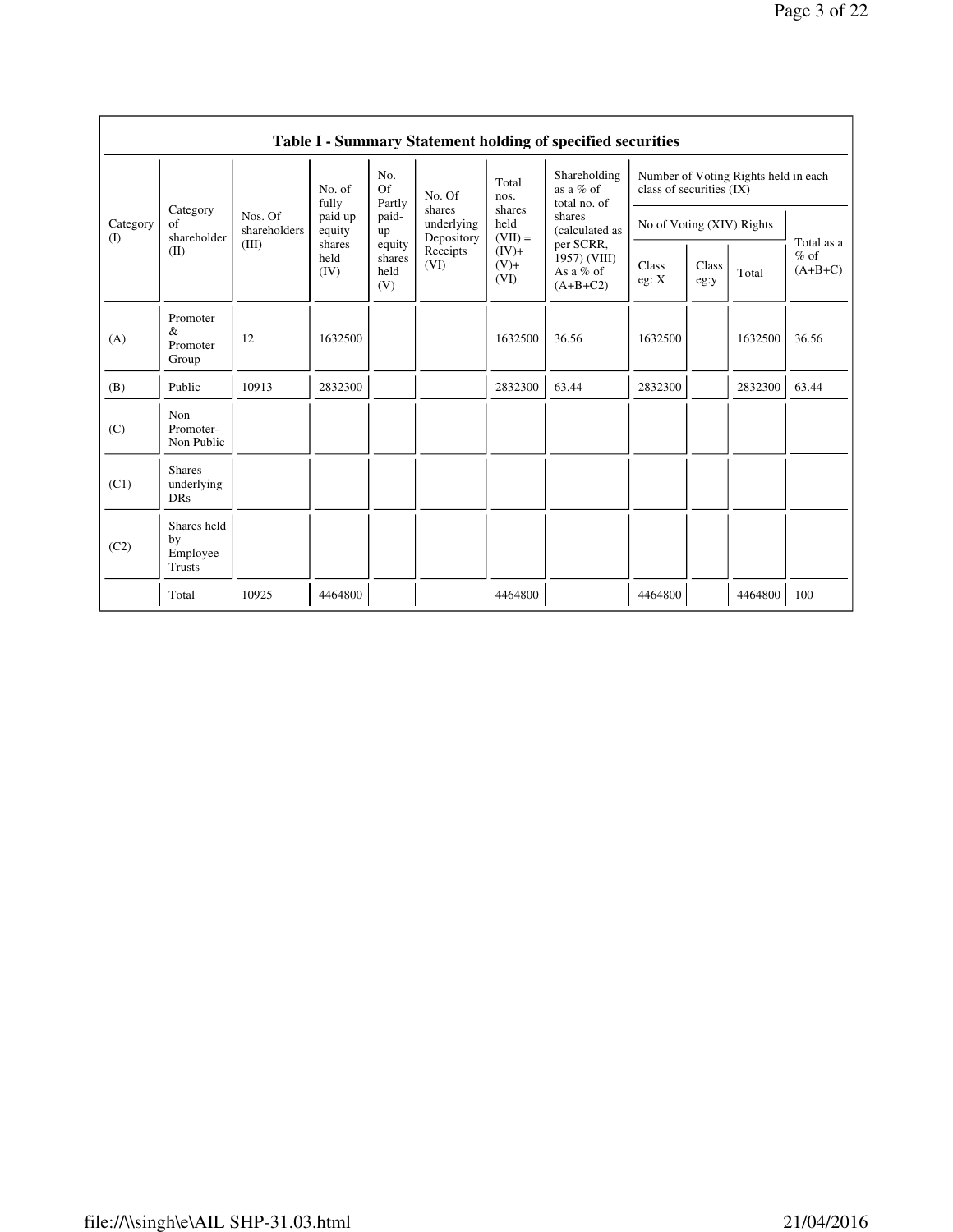|          |                                                |                                                 |                     |                                                                | Table I - Summary Statement holding of specified securities                                  |                                          |                                                         |                                                                               |                                                      |                                       |
|----------|------------------------------------------------|-------------------------------------------------|---------------------|----------------------------------------------------------------|----------------------------------------------------------------------------------------------|------------------------------------------|---------------------------------------------------------|-------------------------------------------------------------------------------|------------------------------------------------------|---------------------------------------|
| Category | Category of                                    | No. Of<br><b>Shares</b><br>Underlying           | No. Of              | No. Of<br><b>Shares</b><br>Underlying<br>Outstanding           | Shareholding,<br>as a % assuming<br>full conversion<br>of convertible<br>securities (as a    | Number of<br>Locked in<br>shares $(XII)$ |                                                         | Number of<br><b>Shares</b><br>pledged or<br>otherwise<br>encumbered<br>(XIII) |                                                      | Number of<br>equity shares<br>held in |
| (I)      | shareholder<br>(II)                            | Outstanding<br>convertible<br>securities<br>(X) | Warrants<br>$(X_i)$ | convertible<br>securities<br>and No. Of<br>Warrants<br>(Xi)(a) | percentage of<br>diluted share<br>capital) $(XI)$ =<br>$(VII)+(X)$ As a<br>$%$ of $(A+B+C2)$ | No.<br>(a)                               | As a<br>$%$ of<br>total<br><b>Shares</b><br>held<br>(b) | No.<br>(a)                                                                    | As a $%$<br>of total<br><b>Shares</b><br>held<br>(b) | dematerialized<br>form $(XIV)$        |
| (A)      | Promoter &<br>Promoter<br>Group                |                                                 |                     |                                                                | 36.56                                                                                        |                                          |                                                         |                                                                               |                                                      | 1442700                               |
| (B)      | Public                                         |                                                 |                     |                                                                | 63.44                                                                                        |                                          |                                                         |                                                                               |                                                      | 1497765                               |
| (C)      | Non<br>Promoter-<br>Non Public                 |                                                 |                     |                                                                |                                                                                              |                                          |                                                         |                                                                               |                                                      |                                       |
| (C1)     | <b>Shares</b><br>underlying<br>DRs             |                                                 |                     |                                                                |                                                                                              |                                          |                                                         |                                                                               |                                                      |                                       |
| (C2)     | Shares held<br>by<br>Employee<br><b>Trusts</b> |                                                 |                     |                                                                |                                                                                              |                                          |                                                         |                                                                               |                                                      |                                       |
|          | Total                                          |                                                 |                     |                                                                |                                                                                              |                                          |                                                         |                                                                               |                                                      | 2940465                               |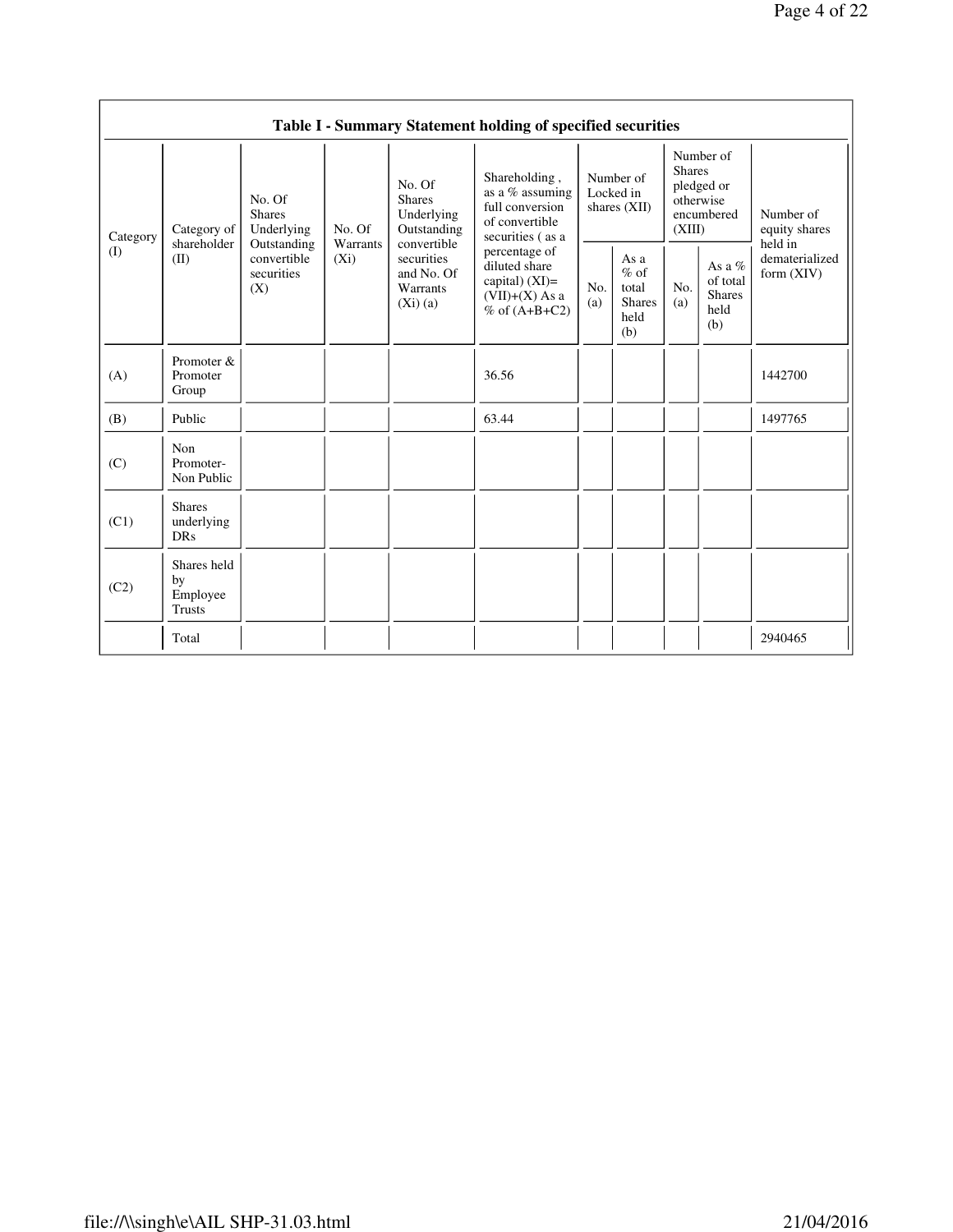$\overline{\phantom{0}}$ 

|                                                                                                | Table II - Statement showing shareholding pattern of the Promoter and Promoter Group                                |                                                                                      |                            |                                 |                                    |                             |                                                  |                               |                              |                                 |                                 |
|------------------------------------------------------------------------------------------------|---------------------------------------------------------------------------------------------------------------------|--------------------------------------------------------------------------------------|----------------------------|---------------------------------|------------------------------------|-----------------------------|--------------------------------------------------|-------------------------------|------------------------------|---------------------------------|---------------------------------|
|                                                                                                |                                                                                                                     |                                                                                      | No. of                     | No.<br><b>Of</b>                | No. Of                             | Total<br>nos.               | Shareholding<br>as a % of<br>total no. of        | each class of securities (IX) |                              | Number of Voting Rights held in |                                 |
| Sr.                                                                                            | Category $\&$<br>Name of the                                                                                        | Nos. Of<br>shareholders                                                              | fully<br>paid up<br>equity | Partly<br>paid-<br>up           | shares<br>underlying<br>Depository | shares<br>held<br>$(VII) =$ | shares<br>(calculated<br>as per                  | No of Voting (XIV) Rights     |                              |                                 | Total<br>as a %                 |
|                                                                                                | Shareholders (I)                                                                                                    | (III)                                                                                | shares<br>held $(IV)$      | equity<br>shares<br>held<br>(V) | Receipts<br>(VI)                   | $(IV)+$<br>$(V)$ +<br>(VI)  | SCRR,<br>1957) (VIII)<br>As a % of<br>$(A+B+C2)$ | Class<br>eg: X                | Class<br>eg:y                | Total                           | of<br>Total<br>Voting<br>rights |
| A                                                                                              |                                                                                                                     | Table II - Statement showing shareholding pattern of the Promoter and Promoter Group |                            |                                 |                                    |                             |                                                  |                               |                              |                                 |                                 |
| (1)                                                                                            | Indian                                                                                                              |                                                                                      |                            |                                 |                                    |                             |                                                  |                               |                              |                                 |                                 |
| (a)                                                                                            | Individuals/Hindu<br>undivided Family                                                                               | 11                                                                                   | 1592500                    |                                 |                                    | 1592500                     | 35.67                                            | 1592500                       |                              | 1592500                         | 35.67                           |
| (d)                                                                                            | Any Other<br>(specify)                                                                                              | 1                                                                                    | 40000                      |                                 |                                    | 40000                       | 0.9                                              | 40000                         |                              | 40000                           | 0.9                             |
| Sub-Total<br>(A)(1)                                                                            |                                                                                                                     | 12                                                                                   | 1632500                    |                                 |                                    | 1632500                     | 36.56                                            | 1632500                       |                              | 1632500                         | 36.56                           |
| (2)                                                                                            | Foreign                                                                                                             |                                                                                      |                            |                                 |                                    |                             |                                                  |                               |                              |                                 |                                 |
| Total<br>Shareholding<br>of Promoter<br>and<br>Promoter<br>Group $(A)=$<br>$(A)(1)+(A)$<br>(2) |                                                                                                                     | 12                                                                                   | 1632500                    |                                 |                                    | 1632500                     | 36.56                                            | 1632500                       |                              | 1632500                         | 36.56                           |
| B                                                                                              | Table III - Statement showing shareholding pattern of the Public shareholder                                        |                                                                                      |                            |                                 |                                    |                             |                                                  |                               |                              |                                 |                                 |
| (1)                                                                                            | Institutions                                                                                                        |                                                                                      |                            |                                 |                                    |                             |                                                  |                               |                              |                                 |                                 |
| (3)                                                                                            | Non-institutions                                                                                                    |                                                                                      |                            |                                 |                                    |                             |                                                  |                               |                              |                                 |                                 |
| (a(i))                                                                                         | Individuals -<br>i.Individual<br>shareholders<br>holding nominal<br>share capital up<br>to Rs. 2 lakhs.             | 10804                                                                                | 2005464                    |                                 |                                    | 2005464                     | 44.92                                            | 2005464                       |                              | 2005464                         | 44.92                           |
| (a(ii))                                                                                        | Individuals - ii.<br>Individual<br>shareholders<br>holding nominal<br>share capital in<br>excess of Rs. 2<br>lakhs. | 5                                                                                    | 169452                     |                                 |                                    | 169452                      | 3.8                                              | 169452                        |                              | 169452                          | 3.8                             |
| (e)                                                                                            | Any Other<br>(specify)                                                                                              | 104                                                                                  | 657384                     |                                 |                                    | 657384                      | 14.72                                            | 657384                        |                              | 657384                          | 14.72                           |
| Sub-Total<br>(B)(3)                                                                            |                                                                                                                     | 10913                                                                                | 2832300                    |                                 |                                    | 2832300                     | 63.44                                            | 2832300                       |                              | 2832300                         | 63.44                           |
| <b>Total Public</b><br>Shareholding<br>$(B)=(B)(1)+$<br>$(B)(2)+(B)$<br>(3)                    |                                                                                                                     | 10913                                                                                | 2832300                    |                                 |                                    | 2832300                     | 63.44                                            | 2832300                       |                              | 2832300                         | 63.44                           |
| ${\bf C}$                                                                                      | Table IV - Statement showing shareholding pattern of the Non Promoter- Non Public shareholder                       |                                                                                      |                            |                                 |                                    |                             |                                                  |                               |                              |                                 |                                 |
| $\mathbf{I}$                                                                                   | $\mathbf{I}$                                                                                                        | $\mathbf{I}$                                                                         |                            | $\mathbf{L}$                    | $\mathbf{L}$<br>$\mathbf{I}$       | $\mathbf I$                 |                                                  | $\mathbf{I}$                  | $\mathbf{I}$<br>$\mathbf{I}$ | $\mathbf{I}$                    |                                 |

F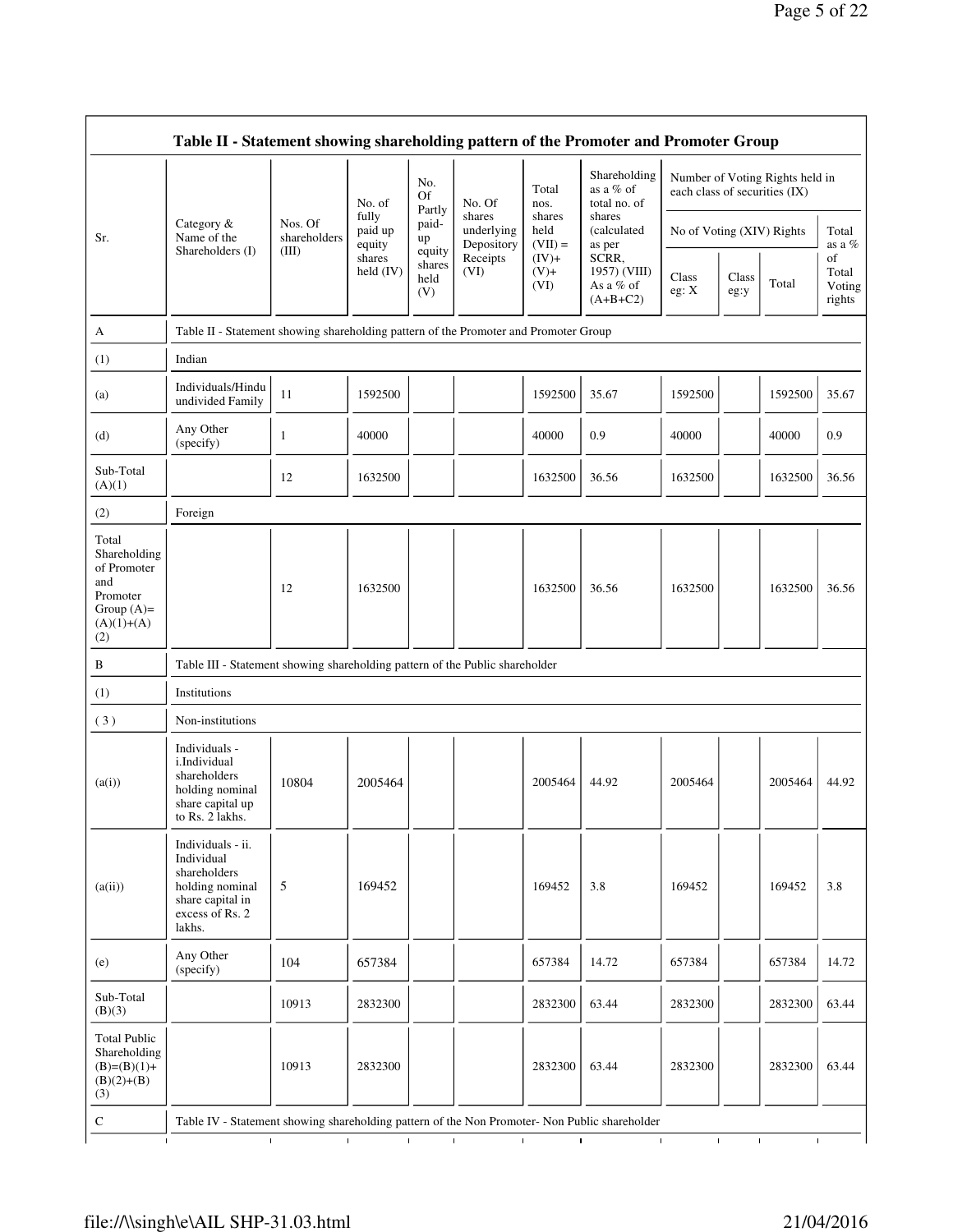| Total<br>$A+B+C2$ ) | 10925 | 4464800 |  | 4464800 | 100 | 4464800 | 4464800 | 100 |
|---------------------|-------|---------|--|---------|-----|---------|---------|-----|
| Total<br>$(A+B+C)$  | 10925 | 4464800 |  | 4464800 |     | 4464800 | 4464800 | 100 |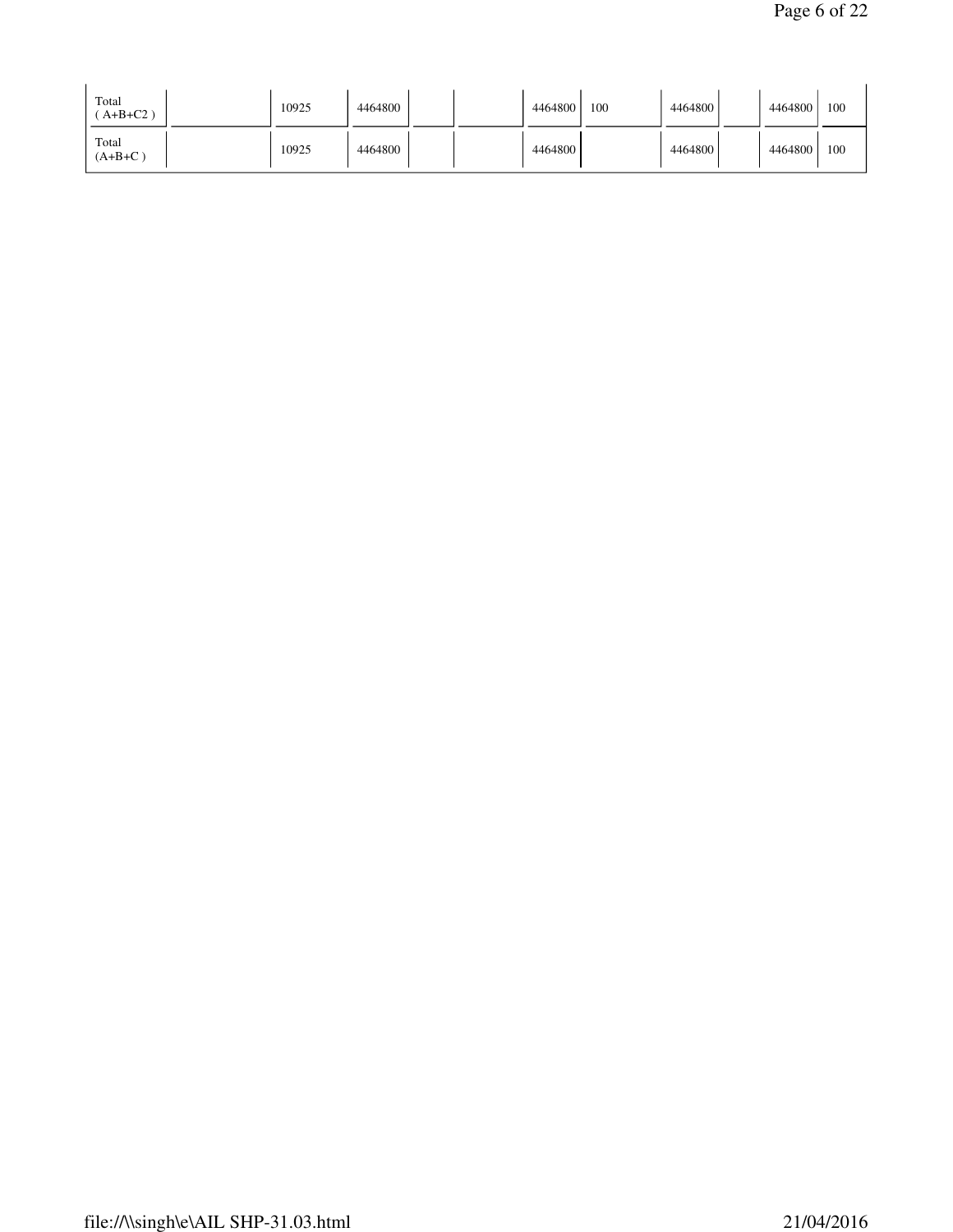|                                                                                         |                                                                                                               |                    |                                                                                          | Table II - Statement showing shareholding pattern of the Promoter and Promoter Group      |                                                      |                                          |                                                                               |                                |                                       |
|-----------------------------------------------------------------------------------------|---------------------------------------------------------------------------------------------------------------|--------------------|------------------------------------------------------------------------------------------|-------------------------------------------------------------------------------------------|------------------------------------------------------|------------------------------------------|-------------------------------------------------------------------------------|--------------------------------|---------------------------------------|
| Sr.                                                                                     | No. Of<br><b>Shares</b><br>Underlying                                                                         | No. Of<br>Warrants | No. Of Shares<br>Underlying<br>Outstanding<br>convertible                                | Shareholding, as a<br>% assuming full<br>conversion of<br>convertible<br>securities (as a |                                                      | Number of<br>Locked in<br>shares $(XII)$ | Number of<br><b>Shares</b><br>pledged or<br>otherwise<br>encumbered<br>(XIII) |                                | Number of<br>equity shares<br>held in |
|                                                                                         | securities and<br>Outstanding<br>$(X_i)$<br>convertible<br>No. Of<br>securities $(X)$<br>Warrants (Xi)<br>(a) |                    | percentage of<br>diluted share<br>capital) (XI)= (VII)<br>$+(X)$ As a % of<br>$(A+B+C2)$ | No.<br>(a)                                                                                | As a $%$<br>of total<br><b>Shares</b><br>held<br>(b) | No.<br>(a)                               | As a $%$<br>of total<br><b>Shares</b><br>held(b)                              | dematerialized<br>form $(XIV)$ |                                       |
| A                                                                                       |                                                                                                               |                    |                                                                                          | Table II - Statement showing shareholding pattern of the Promoter and Promoter Group      |                                                      |                                          |                                                                               |                                |                                       |
| (1)                                                                                     | Indian                                                                                                        |                    |                                                                                          |                                                                                           |                                                      |                                          |                                                                               |                                |                                       |
| (a)                                                                                     |                                                                                                               |                    |                                                                                          | 35.67                                                                                     |                                                      |                                          |                                                                               |                                | 1402700                               |
| (d)                                                                                     |                                                                                                               |                    |                                                                                          | 0.9                                                                                       |                                                      |                                          |                                                                               |                                | 40000                                 |
| Sub-Total (A)<br>(1)                                                                    |                                                                                                               |                    |                                                                                          | 36.56                                                                                     |                                                      |                                          |                                                                               |                                | 1442700                               |
| (2)                                                                                     | Foreign                                                                                                       |                    |                                                                                          |                                                                                           |                                                      |                                          |                                                                               |                                |                                       |
| Total<br>Shareholding<br>of Promoter<br>and Promoter<br>Group $(A)=(A)$<br>$(1)+(A)(2)$ |                                                                                                               |                    |                                                                                          | 36.56                                                                                     |                                                      |                                          |                                                                               |                                | 1442700                               |
| B                                                                                       |                                                                                                               |                    |                                                                                          | Table III - Statement showing shareholding pattern of the Public shareholder              |                                                      |                                          |                                                                               |                                |                                       |
| (1)                                                                                     | Institutions                                                                                                  |                    |                                                                                          |                                                                                           |                                                      |                                          |                                                                               |                                |                                       |
| (3)                                                                                     | Non-institutions                                                                                              |                    |                                                                                          |                                                                                           |                                                      |                                          |                                                                               |                                |                                       |
| (a(i))                                                                                  |                                                                                                               |                    |                                                                                          | 44.92                                                                                     |                                                      |                                          |                                                                               |                                | 751629                                |
| (a(ii))                                                                                 |                                                                                                               |                    |                                                                                          | 3.8                                                                                       |                                                      |                                          |                                                                               |                                | 91552                                 |
| (e)                                                                                     |                                                                                                               |                    |                                                                                          | 14.72                                                                                     |                                                      |                                          |                                                                               |                                | 654584                                |
| Sub-Total (B)<br>(3)                                                                    |                                                                                                               |                    |                                                                                          | 63.44                                                                                     |                                                      |                                          |                                                                               |                                | 1497765                               |
| <b>Total Public</b><br>Shareholding<br>$(B)=(B)(1)+$<br>$(B)(2)+(B)(3)$                 |                                                                                                               |                    |                                                                                          | 63.44                                                                                     |                                                      |                                          |                                                                               |                                | 1497765                               |
| $\mathsf C$                                                                             | Table IV - Statement showing shareholding pattern of the Non Promoter- Non Public shareholder                 |                    |                                                                                          |                                                                                           |                                                      |                                          |                                                                               |                                |                                       |
| Total<br>$(A+B+C2)$                                                                     |                                                                                                               |                    |                                                                                          | 100                                                                                       |                                                      |                                          |                                                                               |                                | 2940465                               |
| Total<br>$(A+B+C)$                                                                      |                                                                                                               |                    |                                                                                          |                                                                                           |                                                      |                                          |                                                                               |                                | 2940465                               |

 $\blacksquare$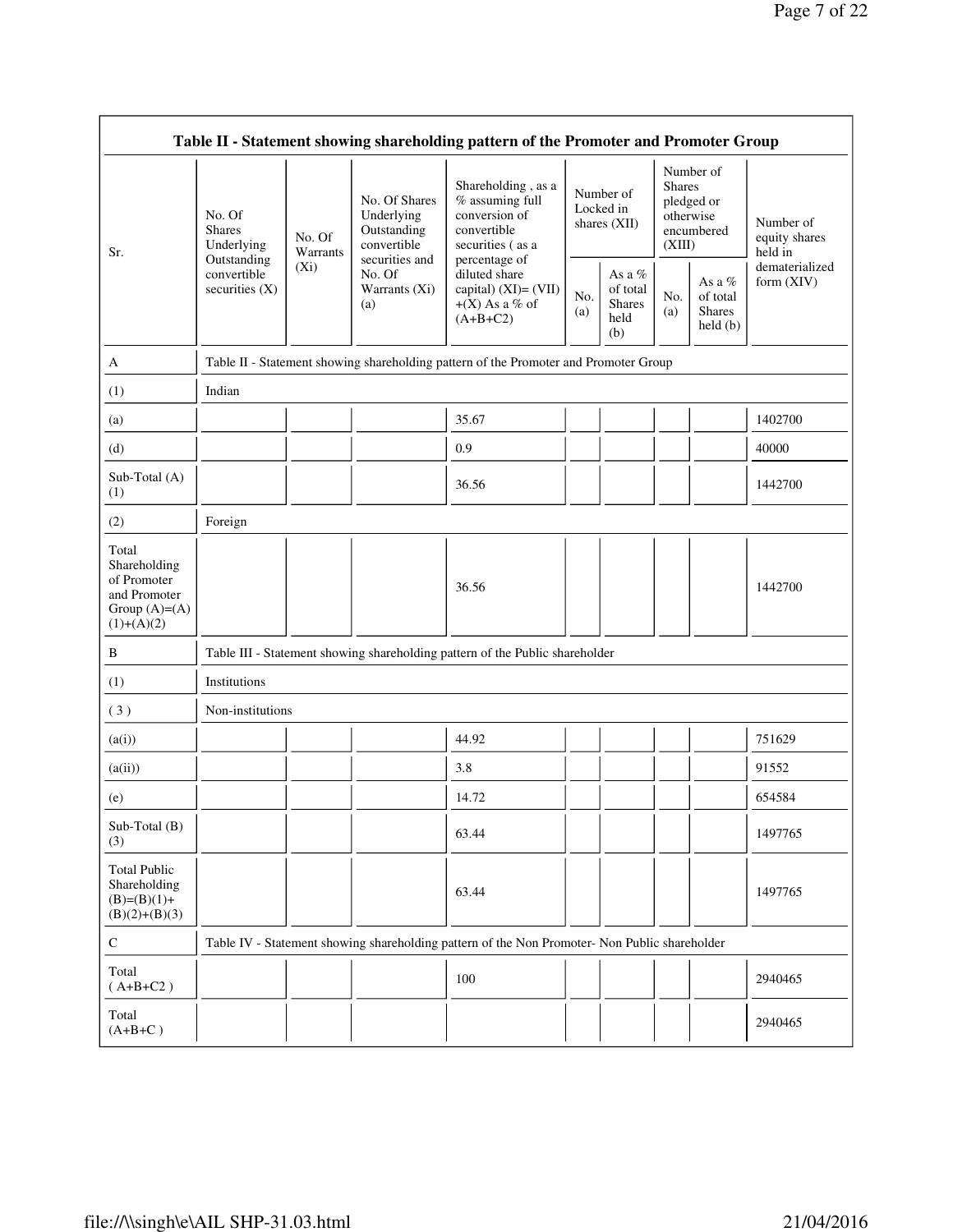|                                                                                                                                                  |                       |                                       | <b>Individuals/Hindu undivided Family</b> |                        |                                       |                             |                                                                |
|--------------------------------------------------------------------------------------------------------------------------------------------------|-----------------------|---------------------------------------|-------------------------------------------|------------------------|---------------------------------------|-----------------------------|----------------------------------------------------------------|
| Searial No.                                                                                                                                      | 1                     | $\boldsymbol{2}$                      | 3                                         | $\overline{4}$         | 5                                     | 6                           | 7                                                              |
| Name of the<br>Shareholders (I)                                                                                                                  | <b>PUNEET</b><br>JAIN | <b>NEERAJ</b><br><b>KUMAR</b><br>JAIN | <b>NARESH</b><br><b>CHAND</b>             | <b>VANDANA</b><br>JAIN | SANJAY<br><b>KUMAR</b><br><b>JAIN</b> | <b>NAMAN</b><br><b>JAIN</b> | <b>NEERAJ</b><br><b>KUMAR</b><br><b>JAIN &amp; SONS</b><br>HUF |
| $PAN$ (II)                                                                                                                                       | AAKPJ4342C            | ACMPJ6145K                            | AAKPJ4343D                                | ACMPJ6144J             | ACMPJ6142Q                            | AJZPJ0563F                  | AAEHN0993F                                                     |
| No. of fully paid<br>up equity shares<br>held (IV)                                                                                               | 224600                | 221300                                | 220000                                    | 215690                 | 262500                                | 100000                      | 100000                                                         |
| No. Of Partly paid-<br>up equity shares<br>held(V)                                                                                               |                       |                                       |                                           |                        |                                       |                             |                                                                |
| No. Of shares<br>underlying<br>Depository<br>Receipts (VI)                                                                                       |                       |                                       |                                           |                        |                                       |                             |                                                                |
| Total nos. shares<br>held $(VII) = (IV) +$<br>$(V) + (VI)$                                                                                       | 224600                | 221300                                | 220000                                    | 215690                 | 262500                                | 100000                      | 100000                                                         |
| Shareholding as a<br>% of total no. of<br>shares (calculated<br>as per SCRR,<br>1957) (VIII) As a<br>$%$ of $(A+B+C2)$                           | 5.03                  | 4.96                                  | 4.93                                      | 4.83                   | 5.88                                  | 2.24                        | 2.24                                                           |
| Number of Voting Rights held in each class of securities (IX)                                                                                    |                       |                                       |                                           |                        |                                       |                             |                                                                |
| Class eg: $X$                                                                                                                                    | 224600                | 221300                                | 220000                                    | 215690                 | 262500                                | 100000                      | 100000                                                         |
| Class eg:y                                                                                                                                       |                       |                                       |                                           |                        |                                       |                             |                                                                |
| Total                                                                                                                                            | 224600                | 221300                                | 220000                                    | 215690                 | 262500                                | 100000                      | 100000                                                         |
| Total as a % of<br>Total Voting rights                                                                                                           | 5.03                  | 4.96                                  | 4.93                                      | 4.83                   | 5.88                                  | 2.24                        | 2.24                                                           |
| No. Of Shares<br>Underlying<br>Outstanding<br>convertible<br>securities $(X)$                                                                    |                       |                                       |                                           |                        |                                       |                             |                                                                |
| No. Of Warrants<br>$(X_i)$                                                                                                                       |                       |                                       |                                           |                        |                                       |                             |                                                                |
| No. Of Shares<br>Underlying<br>Outstanding<br>convertible<br>securities and No.<br>Of Warrants (Xi)<br>(a)                                       |                       |                                       |                                           |                        |                                       |                             |                                                                |
| Shareholding, as a<br>% assuming full<br>conversion of<br>convertible<br>securities (as a<br>percentage of<br>diluted share<br>capital) $(XI)$ = | 5.03                  | 4.96                                  | 4.93                                      | 4.83                   | 5.88                                  | 2.24                        | 2.24                                                           |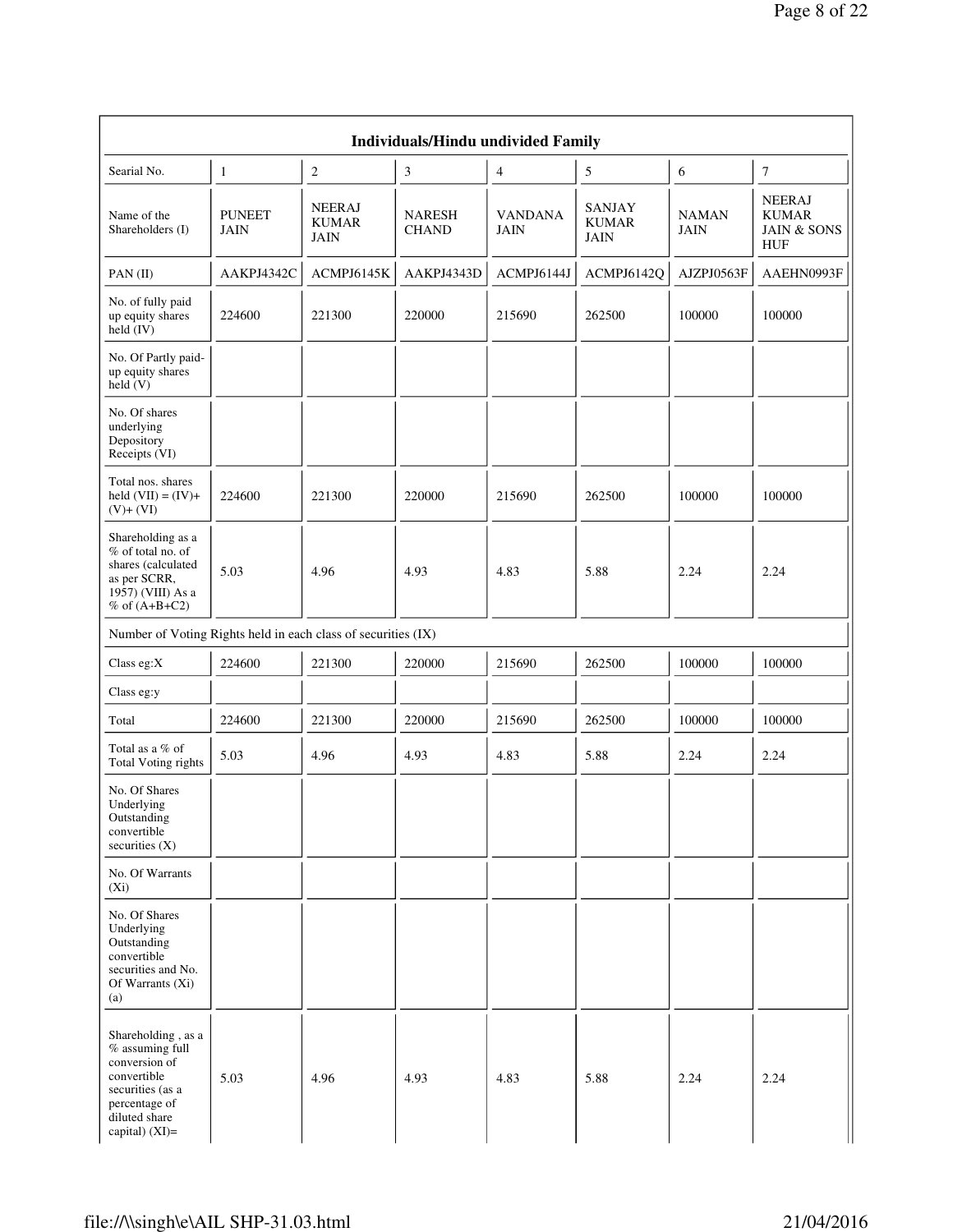| $(VII)+(Xi)(a) As a$<br>$%$ of $(A+B+C2)$                            |        |        |        |        |       |        |        |
|----------------------------------------------------------------------|--------|--------|--------|--------|-------|--------|--------|
| Number of Locked in shares (XII)                                     |        |        |        |        |       |        |        |
| No. $(a)$                                                            |        |        |        |        |       |        |        |
| As a $%$ of total<br>Shares held (b)                                 |        |        |        |        |       |        |        |
| Number of Shares pledged or otherwise encumbered (XIII)              |        |        |        |        |       |        |        |
| No. $(a)$                                                            |        |        |        |        |       |        |        |
| As a % of total<br>Shares held (b)                                   |        |        |        |        |       |        |        |
| Number of equity<br>shares held in<br>dematerialized<br>form $(XIV)$ | 224600 | 221300 | 220000 | 215690 | 88700 | 100000 | 100000 |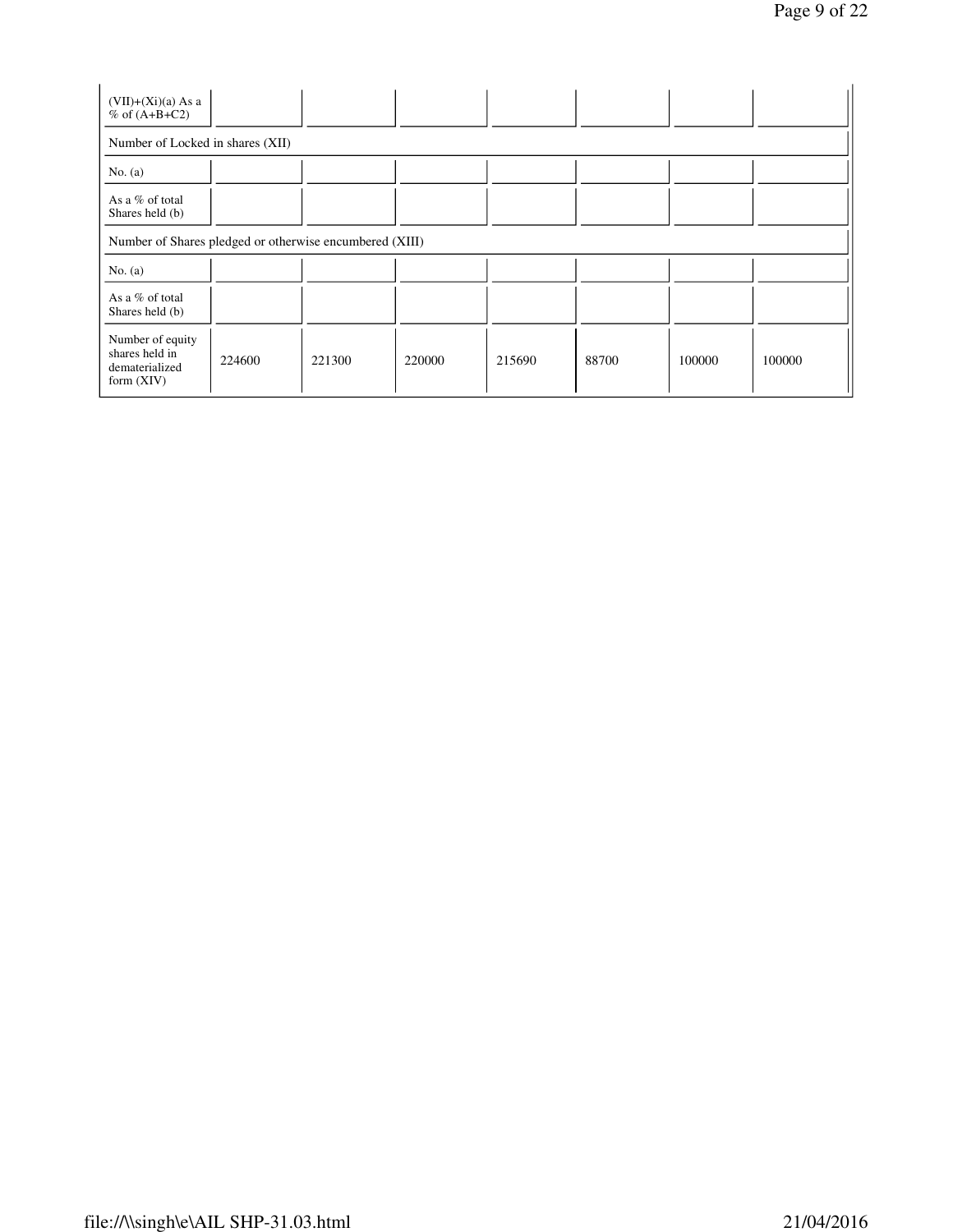| Searial No.                                                                                                                                                                      | 8                                                             | $\overline{9}$  | 10               | 11                |                       |
|----------------------------------------------------------------------------------------------------------------------------------------------------------------------------------|---------------------------------------------------------------|-----------------|------------------|-------------------|-----------------------|
| Name of the<br>Shareholders (I)                                                                                                                                                  | <b>NARESH CHAND HUF</b>                                       | <b>UMA JAIN</b> | <b>RENU JAIN</b> | <b>SWATI JAIN</b> | Click here to go back |
| PAN(II)                                                                                                                                                                          | AAGHN6132E                                                    | AAJPJ9595J      | AFPPJ1062F       | ADLPJ4079J        | Total                 |
| No. of fully paid<br>up equity shares<br>$\text{held} (IV)$                                                                                                                      | 97410                                                         | 94000           | 56000            | 1000              | 1592500               |
| No. Of Partly paid-<br>up equity shares<br>$\text{held}(V)$                                                                                                                      |                                                               |                 |                  |                   |                       |
| No. Of shares<br>underlying<br>Depository<br>Receipts (VI)                                                                                                                       |                                                               |                 |                  |                   |                       |
| Total nos. shares<br>held $(VII) = (IV) +$<br>$(V)$ + $(VI)$                                                                                                                     | 97410                                                         | 94000           | 56000            | 1000              | 1592500               |
| Shareholding as a<br>$%$ of total no. of<br>shares (calculated<br>as per SCRR,<br>1957) (VIII) As a<br>$%$ of $(A+B+C2)$                                                         | 2.18                                                          | 2.11            | 1.25             | 0.02              | 35.67                 |
|                                                                                                                                                                                  | Number of Voting Rights held in each class of securities (IX) |                 |                  |                   |                       |
| Class eg: $X$                                                                                                                                                                    | 97410                                                         | 94000           | 56000            | 1000              | 1592500               |
| Class eg:y                                                                                                                                                                       |                                                               |                 |                  |                   |                       |
| Total                                                                                                                                                                            | 97410                                                         | 94000           | 56000            | 1000              | 1592500               |
| Total as a % of<br>Total Voting rights                                                                                                                                           | 2.18                                                          | 2.11            | 1.25             | $0.02\,$          | 35.67                 |
| No. Of Shares<br>Underlying<br>Outstanding<br>convertible<br>securities (X)                                                                                                      |                                                               |                 |                  |                   |                       |
| No. Of Warrants<br>$(X_i)$                                                                                                                                                       |                                                               |                 |                  |                   |                       |
| No. Of Shares<br>Underlying<br>Outstanding<br>convertible<br>securities and No.<br>Of Warrants (Xi)<br>(a)                                                                       |                                                               |                 |                  |                   |                       |
| Shareholding, as a<br>$%$ assuming full<br>conversion of<br>convertible<br>securities (as a<br>percentage of<br>diluted share<br>capital) $(XI) = (VII)$<br>$+(Xi)(a)$ As a % of | 2.18                                                          | 2.11            | 1.25             | 0.02              | 35.67                 |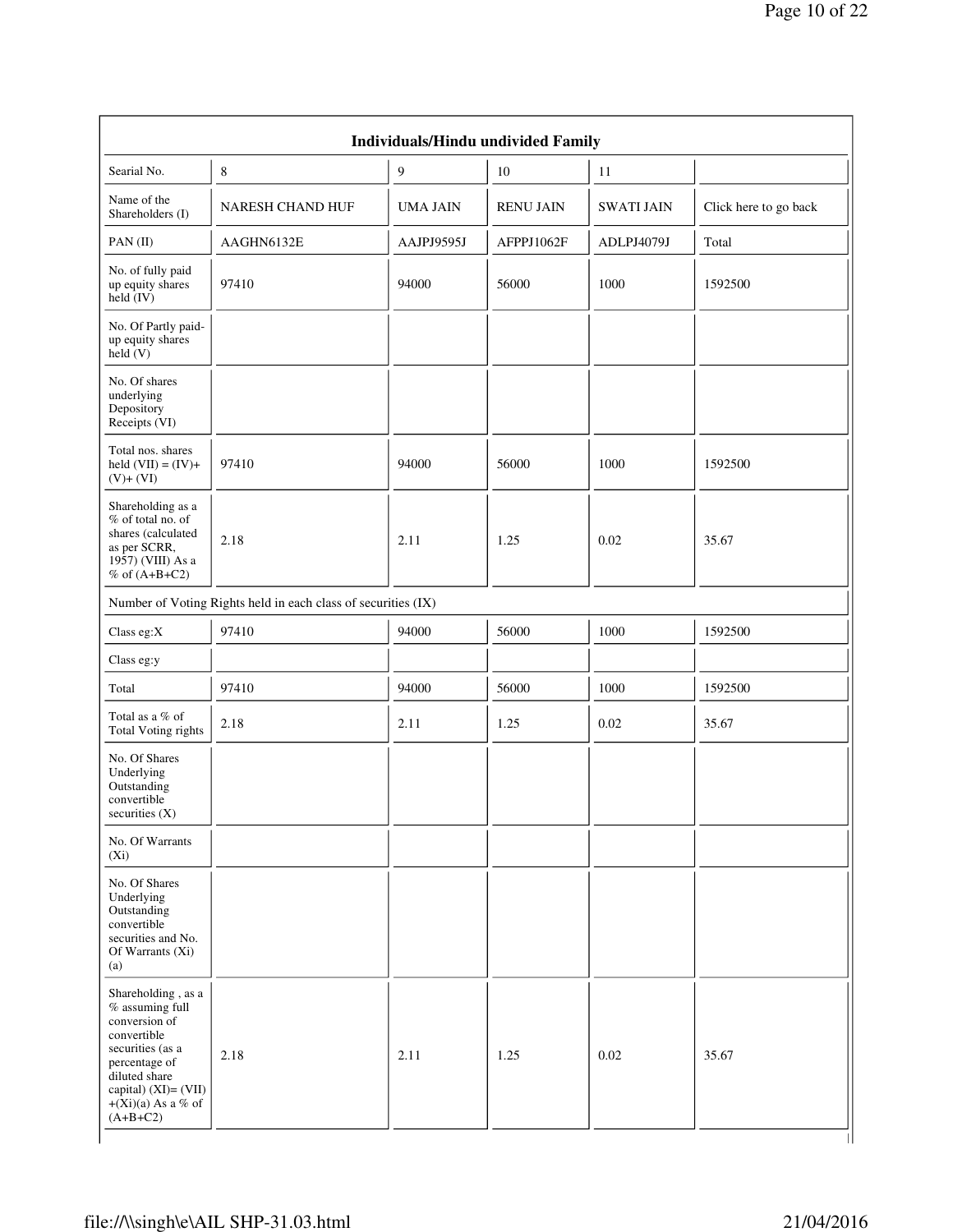| Number of Locked in shares (XII)                                     |                                                         |       |       |      |         |
|----------------------------------------------------------------------|---------------------------------------------------------|-------|-------|------|---------|
| No. $(a)$                                                            |                                                         |       |       |      |         |
| As a % of total<br>Shares held (b)                                   |                                                         |       |       |      |         |
|                                                                      | Number of Shares pledged or otherwise encumbered (XIII) |       |       |      |         |
| No. $(a)$                                                            |                                                         |       |       |      |         |
| As a % of total<br>Shares held (b)                                   |                                                         |       |       |      |         |
| Number of equity<br>shares held in<br>dematerialized<br>form $(XIV)$ | 97410                                                   | 94000 | 40000 | 1000 | 1402700 |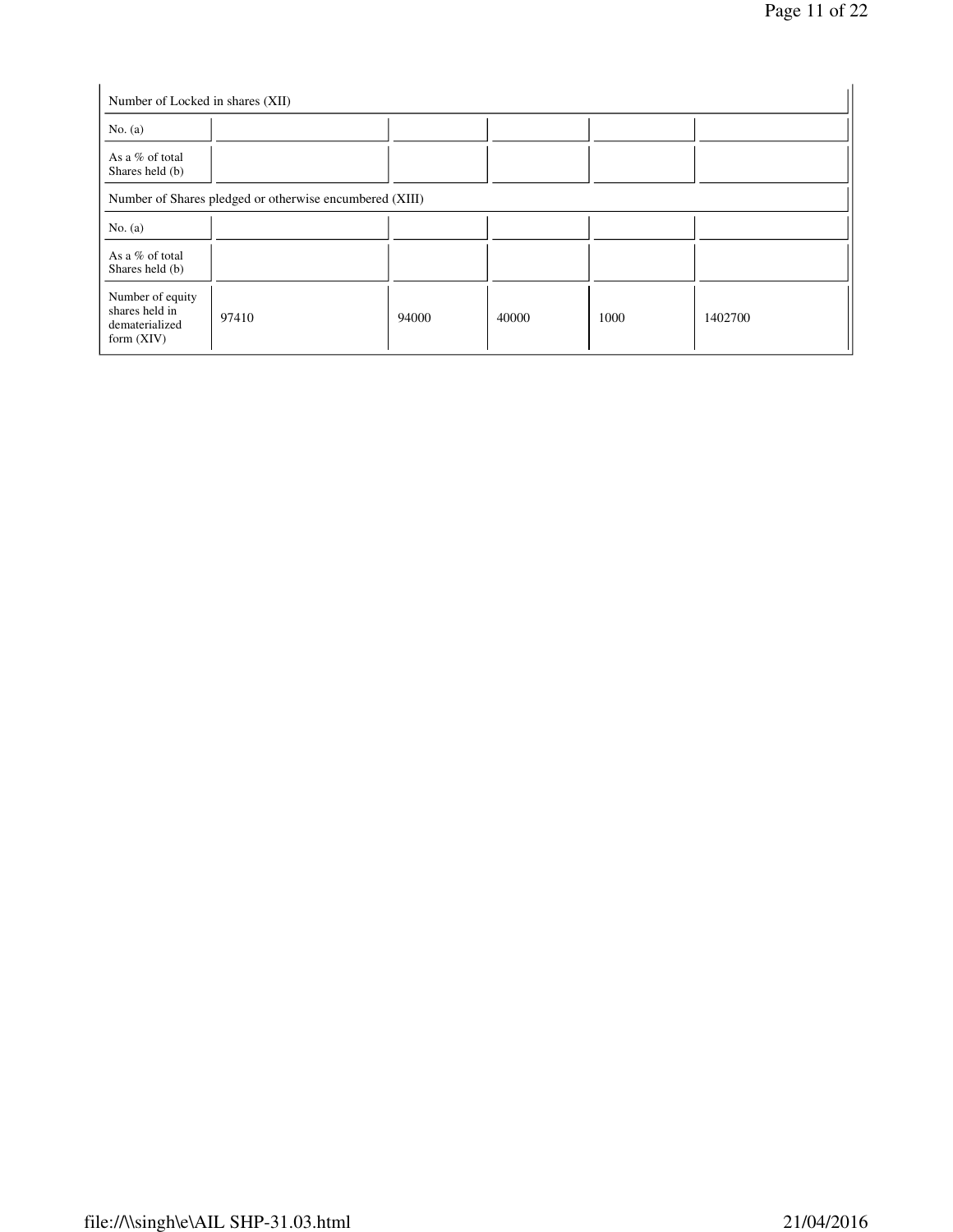|                                                                                                                      | Any Other (specify)                                           |                       |
|----------------------------------------------------------------------------------------------------------------------|---------------------------------------------------------------|-----------------------|
| Searial No.                                                                                                          | $\mathbf{1}$                                                  |                       |
| Category                                                                                                             | <b>Bodies Corporate</b>                                       | Click here to go back |
| Name of the<br>Shareholders (I)                                                                                      | ASHIANA FINCAP PVT. LTD.                                      |                       |
| $PAN$ (II)                                                                                                           | AAFCA0326F                                                    | Total                 |
| No. of the<br>Shareholders (I)                                                                                       | $\mathbf{1}$                                                  | $\mathbf{1}$          |
| No. of fully paid<br>up equity shares<br>$\text{held} (IV)$                                                          | 40000                                                         | 40000                 |
| No. Of Partly paid-<br>up equity shares<br>held $(V)$                                                                |                                                               |                       |
| No. Of shares<br>underlying<br>Depository<br>Receipts (VI)                                                           |                                                               |                       |
| Total nos. shares<br>held $(VII) = (IV) +$<br>$(V)+(VI)$                                                             | 40000                                                         | 40000                 |
| Shareholding as a<br>% of total no. of<br>shares (calculated<br>as per SCRR,<br>1957) (VIII) As a<br>% of $(A+B+C2)$ | 0.9                                                           | 0.9                   |
|                                                                                                                      | Number of Voting Rights held in each class of securities (IX) |                       |
| Class eg: X                                                                                                          | 40000                                                         | 40000                 |
| Class eg:y                                                                                                           |                                                               |                       |
| Total                                                                                                                | 40000                                                         | 40000                 |
| Total as a % of<br>Total Voting rights                                                                               | 0.9                                                           | 0.9                   |
| No. Of Shares<br>Underlying<br>Outstanding<br>convertible<br>securities (X)                                          |                                                               |                       |
| No. Of Warrants<br>$(X_i)$                                                                                           |                                                               |                       |
| No. Of Shares<br>Underlying<br>Outstanding<br>convertible<br>securities and No.<br>Of Warrants (Xi)<br>(a)           |                                                               |                       |
| Shareholding, as a<br>$%$ assuming full<br>conversion of<br>convertible<br>securities (as a                          |                                                               |                       |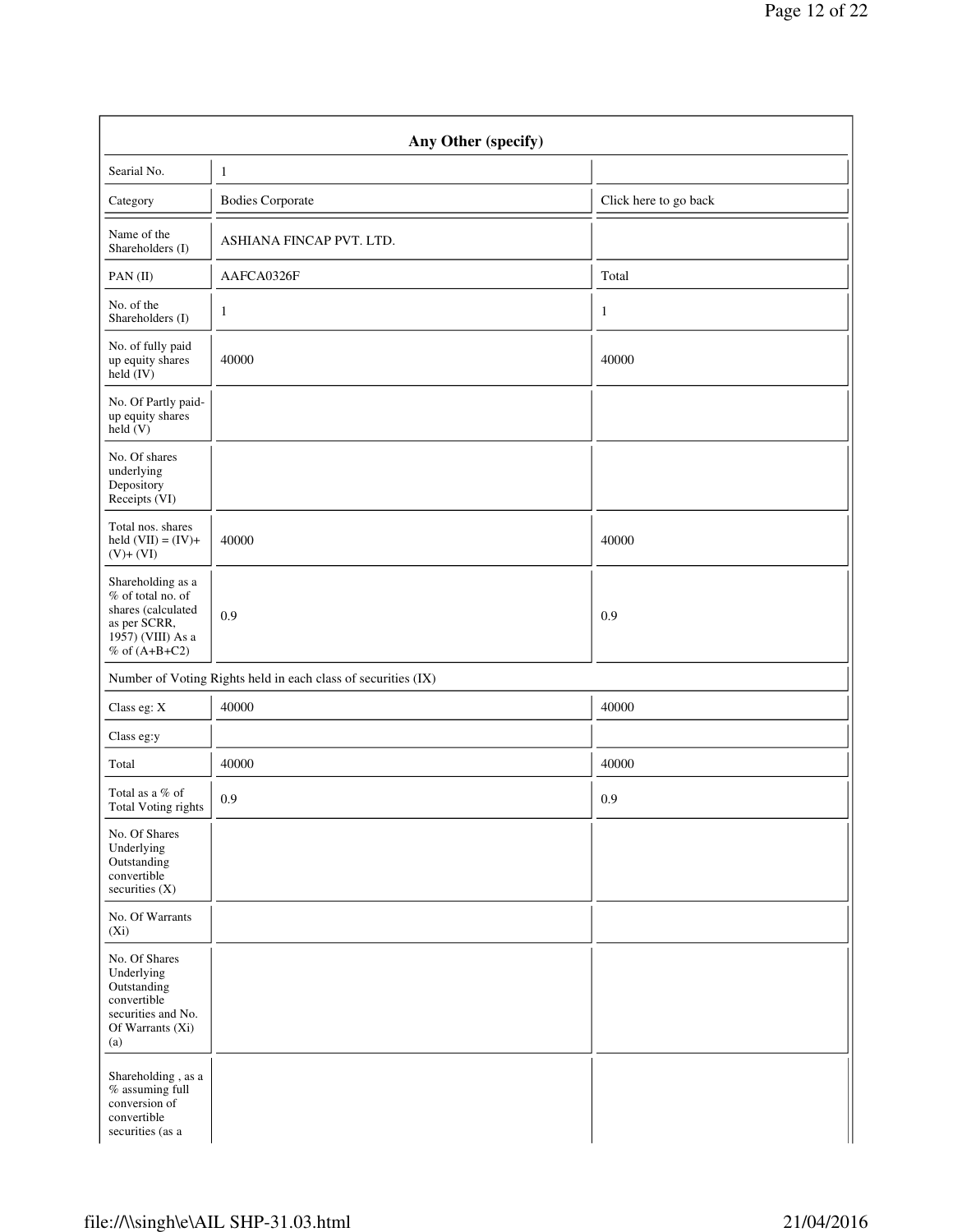| percentage of<br>diluted share<br>capital) $(XI) = (VII)$<br>$+(X)$ As a % of<br>$(A+B+C2)$ | 0.9                                                     | 0.9   |
|---------------------------------------------------------------------------------------------|---------------------------------------------------------|-------|
| Number of Locked in shares (XII)                                                            |                                                         |       |
| No. $(a)$                                                                                   |                                                         |       |
| As a % of total<br>Shares held (b)                                                          |                                                         |       |
|                                                                                             | Number of Shares pledged or otherwise encumbered (XIII) |       |
| No. $(a)$                                                                                   |                                                         |       |
| As a % of total<br>Shares held (b)                                                          |                                                         |       |
| Number of equity<br>shares held in<br>dematerialized<br>form $(XIV)$                        | 40000                                                   | 40000 |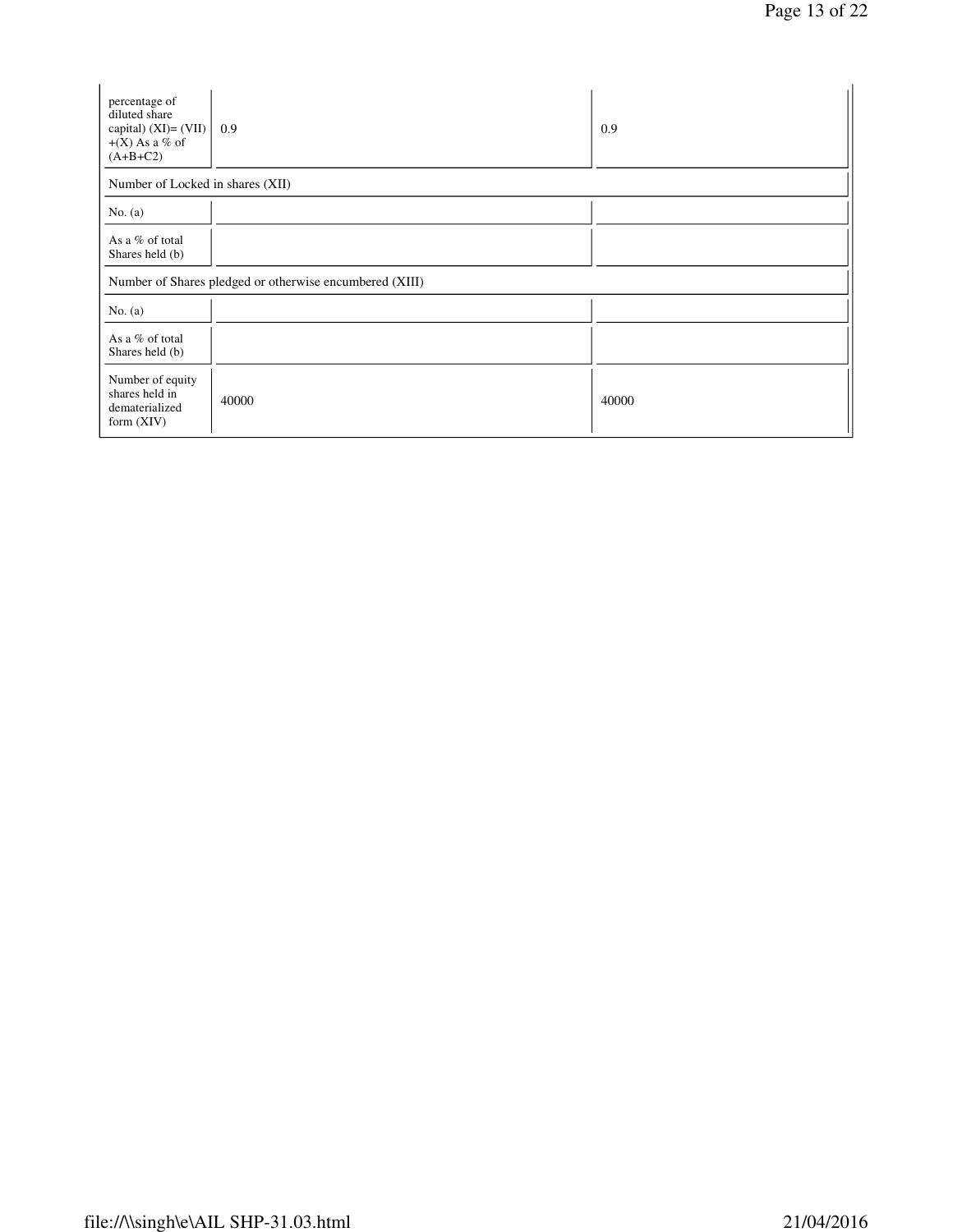| Searial No.                                                                                                                                                                                | $\mathbf{1}$                                                  | $\boldsymbol{2}$                 | $\mathfrak{Z}$                   |                          |
|--------------------------------------------------------------------------------------------------------------------------------------------------------------------------------------------|---------------------------------------------------------------|----------------------------------|----------------------------------|--------------------------|
| Name of the<br>Shareholders (I)                                                                                                                                                            | SHREE GIRIRAJ SECURITIES<br>PVT. LTD.                         | <b>SATYAM COMEX</b><br>PVT. LTD. | KAMDHENU STEELS &<br>ALLOYS LTD. | Click here to go<br>back |
| PAN(II)                                                                                                                                                                                    | AAJCS5637F                                                    | AAJCS1931J                       | AACCK2235Q                       | Total                    |
| No. of fully paid<br>up equity shares<br>$\text{held} (IV)$                                                                                                                                | 117295                                                        | 108316                           | 273835                           | 499446                   |
| No. Of Partly paid-<br>up equity shares<br>held(V)                                                                                                                                         |                                                               |                                  |                                  |                          |
| No. Of shares<br>underlying<br>Depository<br>Receipts (VI)                                                                                                                                 |                                                               |                                  |                                  |                          |
| Total nos. shares<br>held $(VII) = (IV) +$<br>$(V)+(VI)$                                                                                                                                   | 117295                                                        | 108316                           | 273835                           | 499446                   |
| Shareholding as a<br>% of total no. of<br>shares (calculated<br>as per SCRR,<br>1957) (VIII) As a<br>% of $(A+B+C2)$                                                                       | 2.63                                                          | 2.43                             | 6.13                             | 11.19                    |
|                                                                                                                                                                                            | Number of Voting Rights held in each class of securities (IX) |                                  |                                  |                          |
| Class eg: X                                                                                                                                                                                | 117295                                                        | 108316                           | 273835                           | 499446                   |
| Class eg:y                                                                                                                                                                                 |                                                               |                                  |                                  |                          |
| Total                                                                                                                                                                                      | 117295                                                        | 108316                           | 273835                           | 499446                   |
| Total as a % of<br>Total Voting rights                                                                                                                                                     | 2.63                                                          | 2.43                             | 6.13                             | 11.19                    |
| No. Of Shares<br>Underlying<br>Outstanding<br>convertible<br>securities $(X)$                                                                                                              |                                                               |                                  |                                  |                          |
| No. Of Warrants<br>$(X_i)$                                                                                                                                                                 |                                                               |                                  |                                  |                          |
| No. Of Shares<br>Underlying<br>Outstanding<br>convertible<br>securities and No.<br>Of Warrants (Xi)<br>(a)                                                                                 |                                                               |                                  |                                  |                          |
| Shareholding, as a<br>$%$ assuming full<br>conversion of<br>convertible<br>securities (as a<br>percentage of<br>diluted share<br>capital) $(XI) = (VII)$<br>$+(X)$ As a % of<br>$(A+B+C2)$ | 2.63                                                          | 2.43                             | 6.13                             | 11.19                    |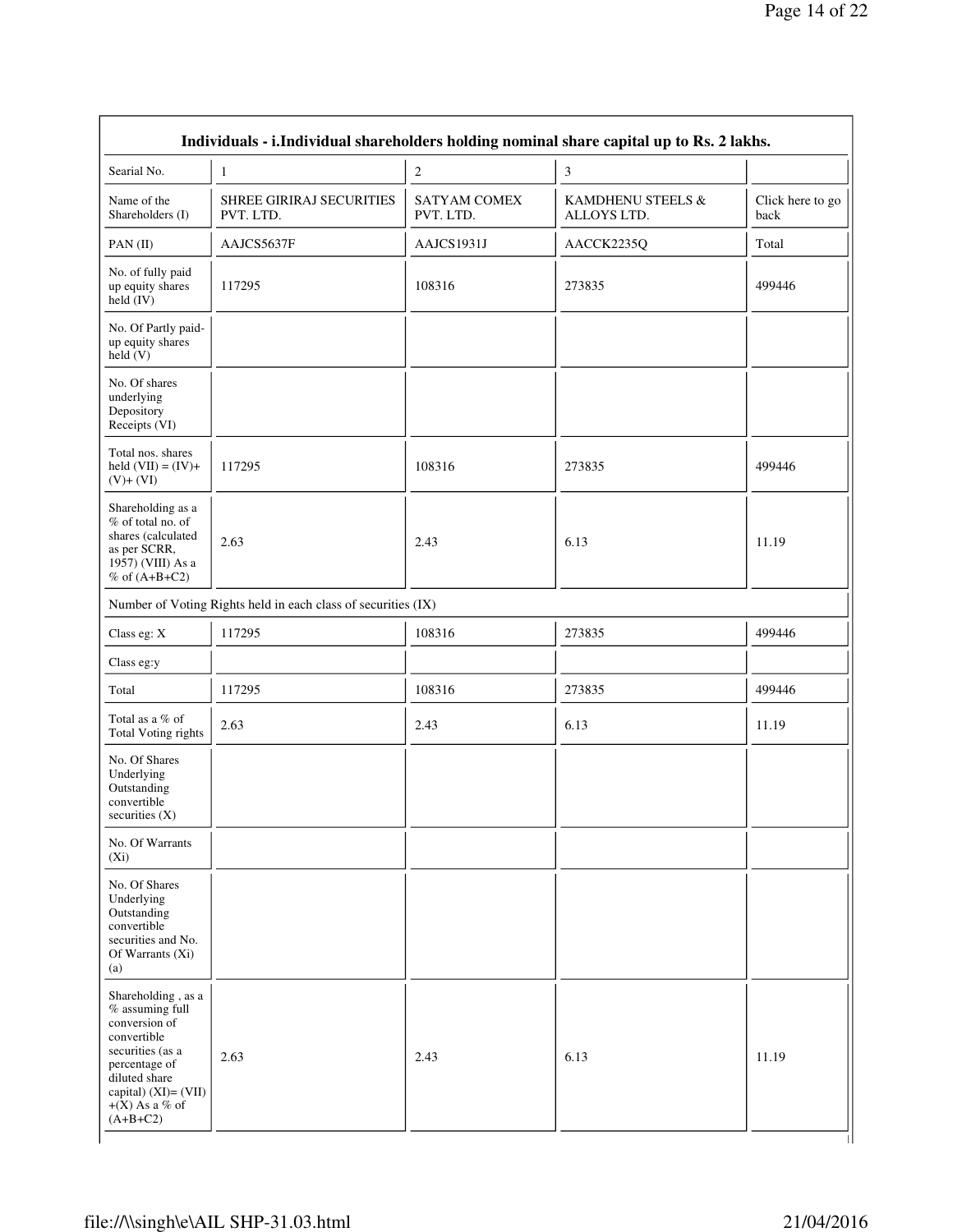| Number of Locked in shares (XII)                                     |        |        |        |        |
|----------------------------------------------------------------------|--------|--------|--------|--------|
| No. $(a)$                                                            |        |        |        |        |
| As a % of total<br>Shares held (b)                                   |        |        |        |        |
| Number of equity<br>shares held in<br>dematerialized<br>form $(XIV)$ | 117295 | 108316 | 273835 | 499446 |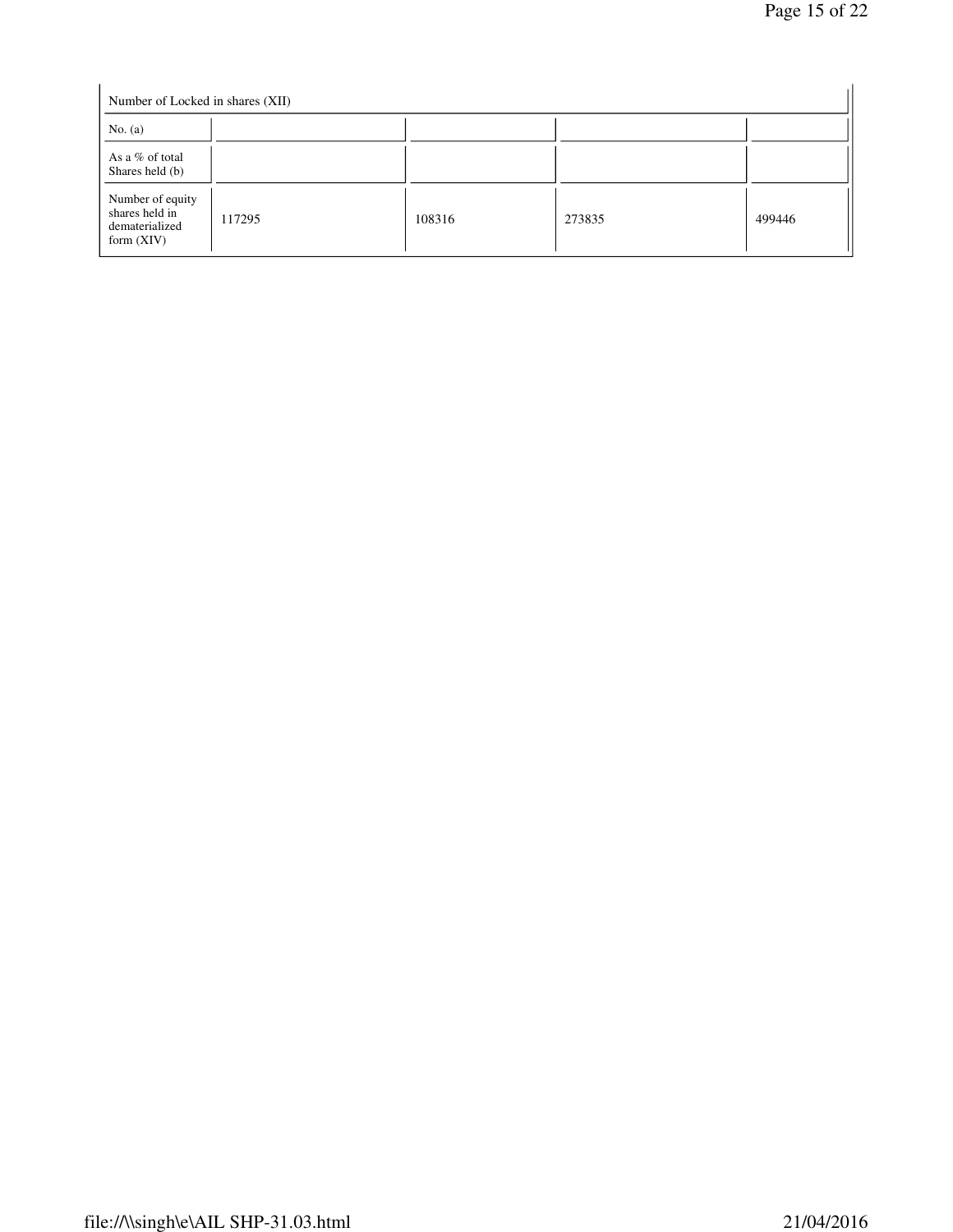| Searial No.                                                                                                                                                                             | $\mathbf{1}$                                                  |                       |
|-----------------------------------------------------------------------------------------------------------------------------------------------------------------------------------------|---------------------------------------------------------------|-----------------------|
| Name of the<br>Shareholders (I)                                                                                                                                                         | KAMDHENU STEELS & ALLOYS LTD.                                 | Click here to go back |
| PAN(II)                                                                                                                                                                                 | AACCK2235Q                                                    | Total                 |
| No. of fully paid<br>up equity shares<br>$held$ (IV)                                                                                                                                    | 56900                                                         | 56900                 |
| No. Of Partly paid-<br>up equity shares<br>held(V)                                                                                                                                      |                                                               |                       |
| No. Of shares<br>underlying<br>Depository<br>Receipts (VI)                                                                                                                              |                                                               |                       |
| Total nos. shares<br>held $(VII) = (IV) +$<br>$(V)+(VI)$                                                                                                                                | 56900                                                         | 56900                 |
| Shareholding as a<br>% of total no. of<br>shares (calculated<br>as per SCRR,<br>1957) (VIII) As a<br>$%$ of $(A+B+C2)$                                                                  | 1.27                                                          | 1.27                  |
|                                                                                                                                                                                         | Number of Voting Rights held in each class of securities (IX) |                       |
| Class eg: X                                                                                                                                                                             | 56900                                                         | 56900                 |
| Class eg:y                                                                                                                                                                              |                                                               |                       |
| Total                                                                                                                                                                                   | 56900                                                         | 56900                 |
| Total as a % of<br>Total Voting rights                                                                                                                                                  | 1.27                                                          | 1.27                  |
| No. Of Shares<br>Underlying<br>Outstanding<br>convertible<br>securities $(X)$                                                                                                           |                                                               |                       |
| No. Of Warrants<br>$(X_i)$                                                                                                                                                              |                                                               |                       |
| No. Of Shares<br>Underlying<br>Outstanding<br>convertible<br>securities and No.<br>Of Warrants (Xi)<br>(a)                                                                              |                                                               |                       |
| Shareholding, as a<br>$%$ assuming full<br>conversion of<br>convertible<br>securities (as a<br>percentage of<br>diluted share<br>capital) (XI)= (VII)<br>$+(X)$ As a % of<br>$(A+B+C2)$ | 1.27                                                          | 1.27                  |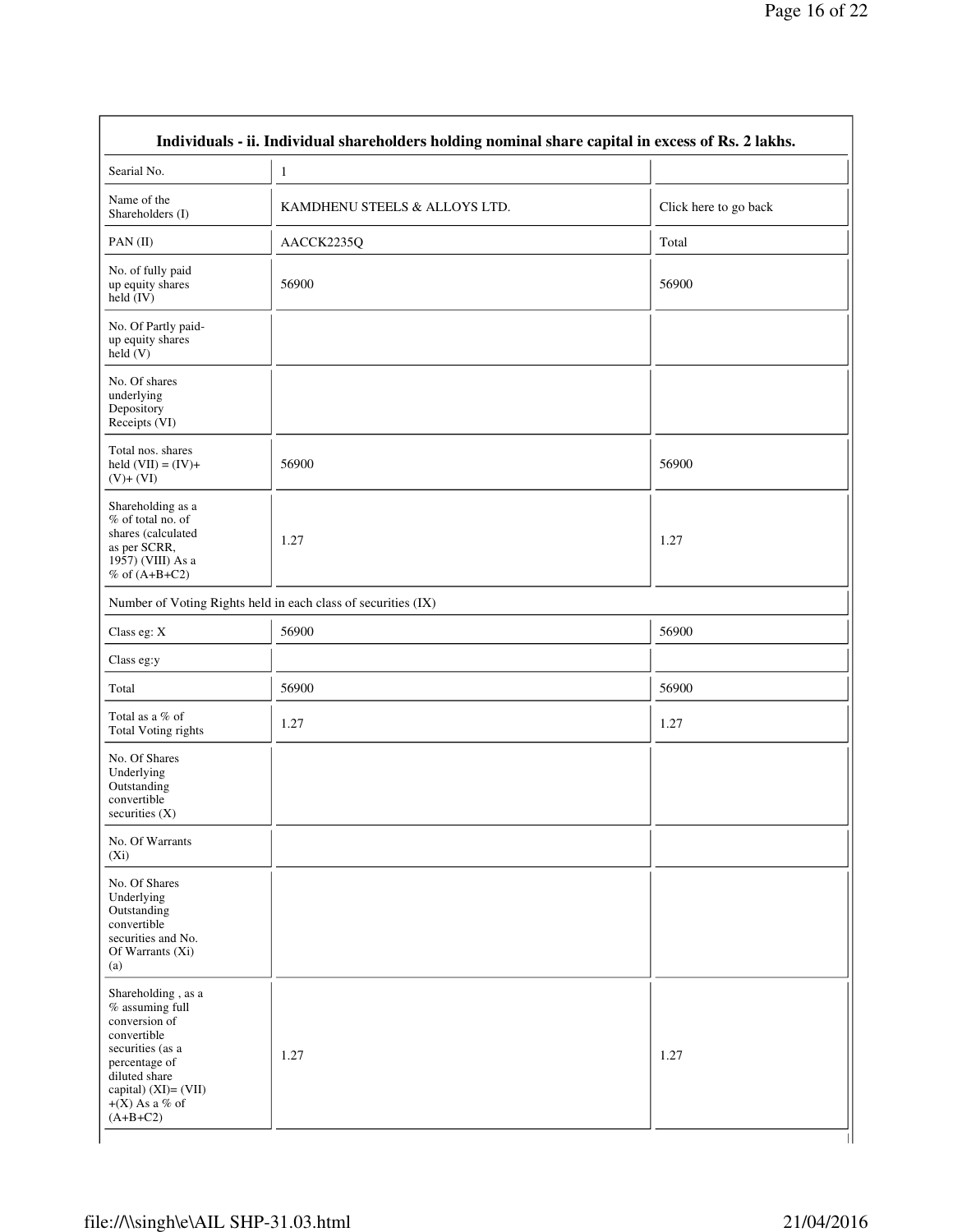| Number of Locked in shares (XII)                                     |                |                |  |  |
|----------------------------------------------------------------------|----------------|----------------|--|--|
| No. $(a)$                                                            |                |                |  |  |
| As a % of total<br>Shares held (b)                                   |                |                |  |  |
| Number of equity<br>shares held in<br>dematerialized<br>form $(XIV)$ | $\overline{0}$ | $\overline{0}$ |  |  |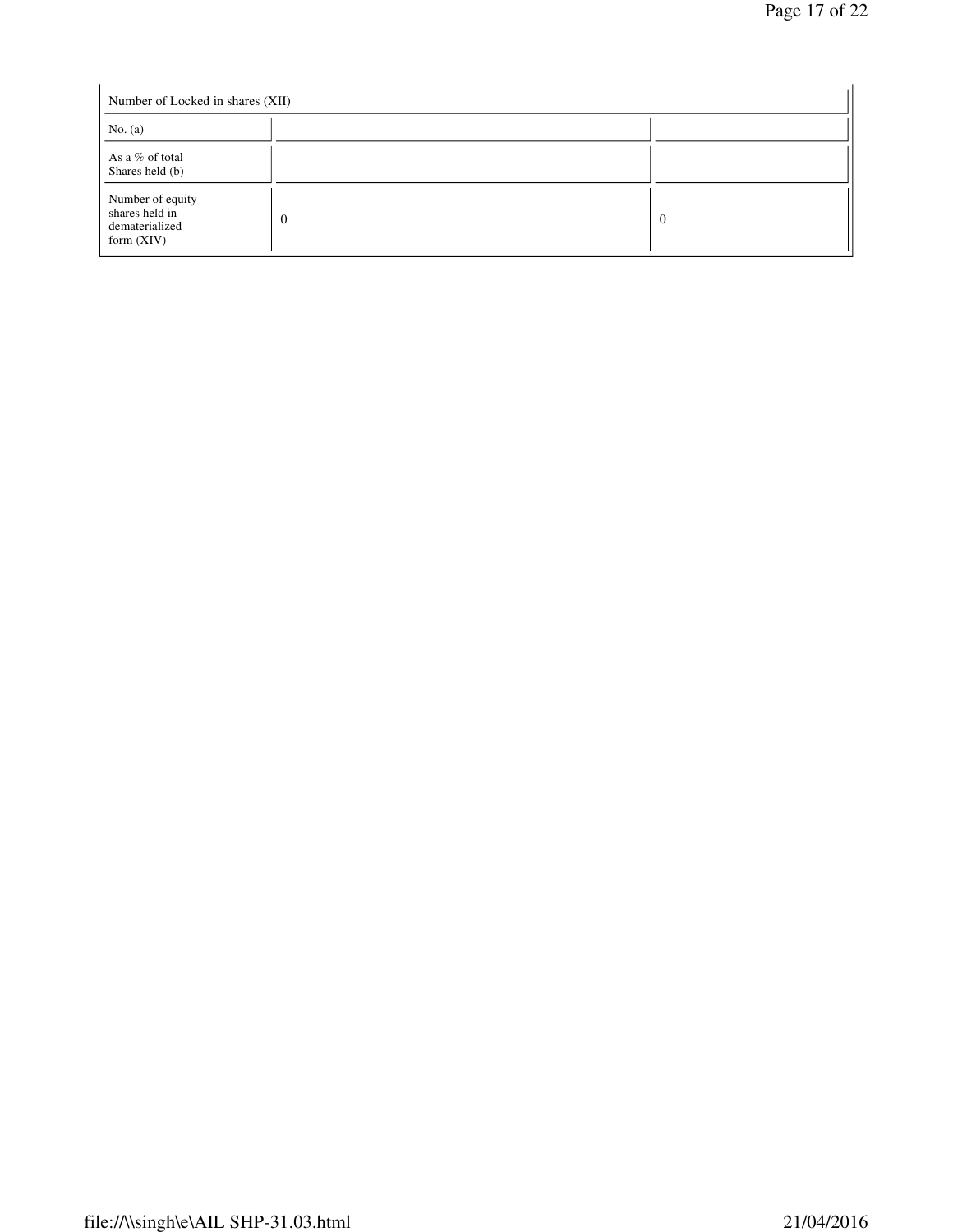| Any Other (specify)                                                                                                    |              |                                  |                                  |                     |                                                       |                                                        |                                                                   |
|------------------------------------------------------------------------------------------------------------------------|--------------|----------------------------------|----------------------------------|---------------------|-------------------------------------------------------|--------------------------------------------------------|-------------------------------------------------------------------|
| Searial No.                                                                                                            | $\mathbf{1}$ | $\mathfrak{2}$                   | 3                                | 4                   | 5                                                     | 6                                                      | 7                                                                 |
| Category                                                                                                               | <b>HUF</b>   | Foreign<br>Individuals<br>or NRI | Foreign<br>Individuals<br>or NRI | Clearing<br>Members | <b>Bodies Corporate</b>                               | <b>Bodies Corporate</b>                                | <b>Bodies</b><br>Corporate                                        |
| Category / More<br>than 1 percentage                                                                                   | Category     | Category                         | Category                         | Category            | More than 1<br>percentage of<br>shareholding          | More than 1<br>percentage of<br>shareholding           | More than 1<br>percentage of<br>shareholding                      |
| Name of the<br>Shareholders (I)                                                                                        |              |                                  |                                  |                     | <b>KAMDHENU</b><br><b>STEELS &amp;</b><br>ALLOYS LTD. | <b>SHREE GIRIRAJ</b><br><b>SECURITIES</b><br>PVT. LTD. | <b>SATYAM</b><br><b>COMEX</b><br><b>PRIVATE</b><br><b>LIMITED</b> |
| $PAN$ (II)                                                                                                             |              |                                  |                                  |                     | AACCK2235Q                                            | AAJCS5637F                                             | AAJCS1931J                                                        |
| No. of the<br>Shareholders (I)                                                                                         | 48           | 3                                | 1                                | 10                  |                                                       |                                                        |                                                                   |
| No. of fully paid<br>up equity shares<br>held $(IV)$                                                                   | 18094        | 573                              | 82                               | 11974               | 273835                                                | 117295                                                 | 108316                                                            |
| No. Of Partly paid-<br>up equity shares<br>held(V)                                                                     |              |                                  |                                  |                     |                                                       |                                                        |                                                                   |
| No. Of shares<br>underlying<br>Depository<br>Receipts (VI)                                                             |              |                                  |                                  |                     |                                                       |                                                        |                                                                   |
| Total nos. shares<br>held $(VII) = (IV) +$<br>$(V)$ + $(VI)$                                                           | 18094        | 573                              | 82                               | 11974               | 273835                                                | 117295                                                 | 108316                                                            |
| Shareholding as a<br>% of total no. of<br>shares (calculated<br>as per SCRR,<br>1957) (VIII) As a<br>$%$ of $(A+B+C2)$ | 0.41         | 0.01                             | $\boldsymbol{0}$                 | 0.27                | 6.13                                                  | 2.63                                                   | 2.43                                                              |
| Number of Voting Rights held in each class of securities (IX)                                                          |              |                                  |                                  |                     |                                                       |                                                        |                                                                   |
| Class eg: X                                                                                                            | 18094        | 573                              | 82                               | 11974               | $\mathbf{I}$<br>273835                                | $\mathbf{I}$<br>117295                                 | 108316                                                            |
| Class eg:y                                                                                                             |              |                                  |                                  |                     |                                                       |                                                        |                                                                   |
| Total                                                                                                                  | 18094        | 573                              | 82                               | 11974               | 273835                                                | 117295                                                 | 108316                                                            |
| Total as a % of<br>Total Voting rights                                                                                 | 0.41         | 0.01                             | $\mathbf{0}$                     | 0.27                | 6.13                                                  | 2.63                                                   | 2.43                                                              |
| No. Of Shares<br>Underlying<br>Outstanding<br>convertible<br>securities $(X)$                                          |              |                                  |                                  |                     |                                                       |                                                        |                                                                   |
| No. Of Warrants<br>$(X_i)$                                                                                             |              |                                  |                                  |                     |                                                       |                                                        |                                                                   |
| No. Of Shares<br>Underlying<br>Outstanding<br>convertible<br>securities and No.                                        |              |                                  |                                  |                     |                                                       |                                                        |                                                                   |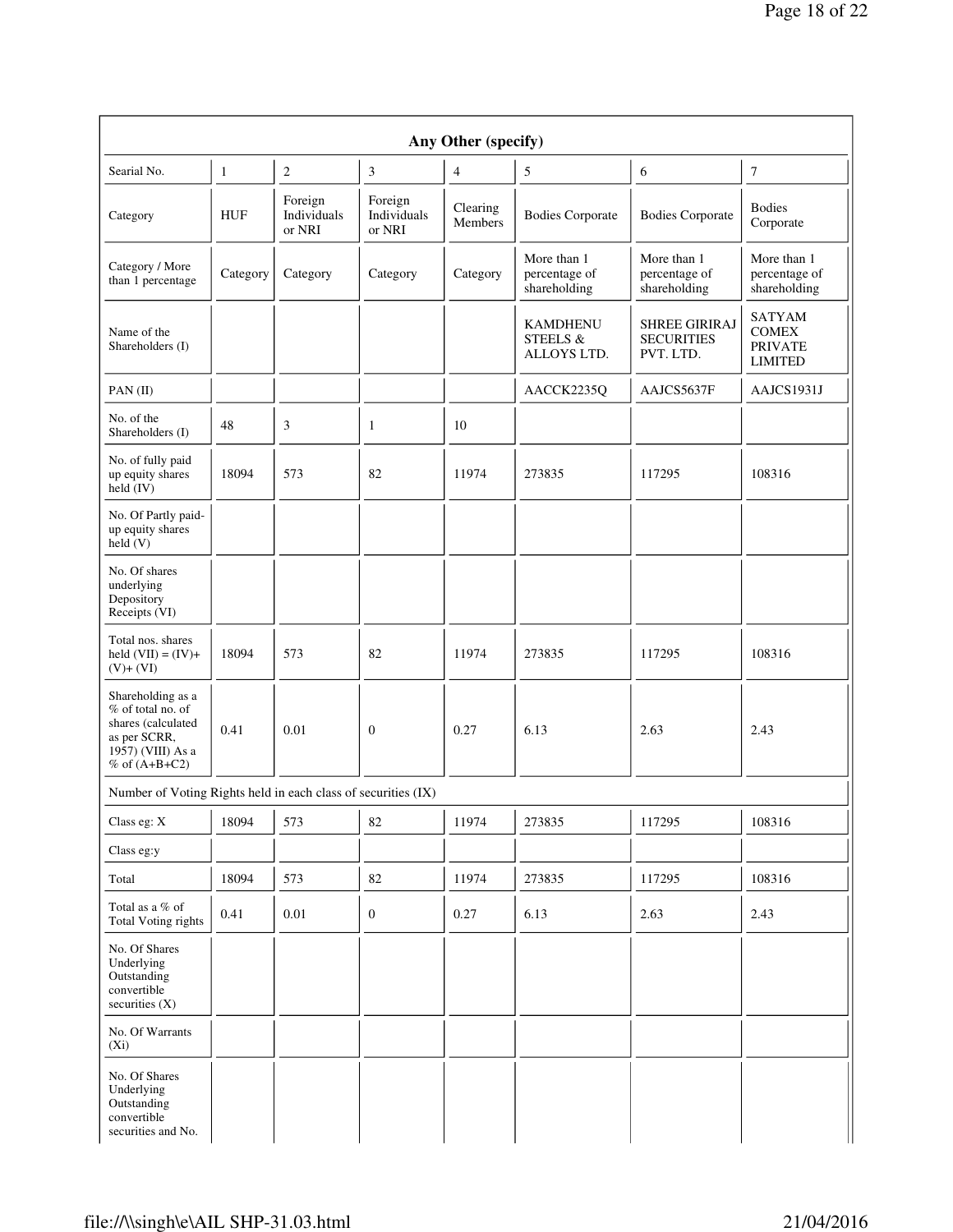| Of Warrants $(X_i)$<br>(a)                                                                                                                                                                 |       |      |              |       |        |        |        |
|--------------------------------------------------------------------------------------------------------------------------------------------------------------------------------------------|-------|------|--------------|-------|--------|--------|--------|
| Shareholding, as a<br>$%$ assuming full<br>conversion of<br>convertible<br>securities (as a<br>percentage of<br>diluted share<br>capital) $(XI) = (VII)$<br>$+(X)$ As a % of<br>$(A+B+C2)$ | 0.41  | 0.01 | $\mathbf{0}$ | 0.27  | 6.13   | 2.63   | 2.43   |
| Number of Locked in shares (XII)                                                                                                                                                           |       |      |              |       |        |        |        |
| No. $(a)$                                                                                                                                                                                  |       |      |              |       |        |        |        |
| As a % of total<br>Shares held (b)                                                                                                                                                         |       |      |              |       |        |        |        |
| Number of equity<br>shares held in<br>dematerialized<br>form $(XIV)$                                                                                                                       | 18094 | 573  | 82           | 11974 | 273835 | 117295 | 108316 |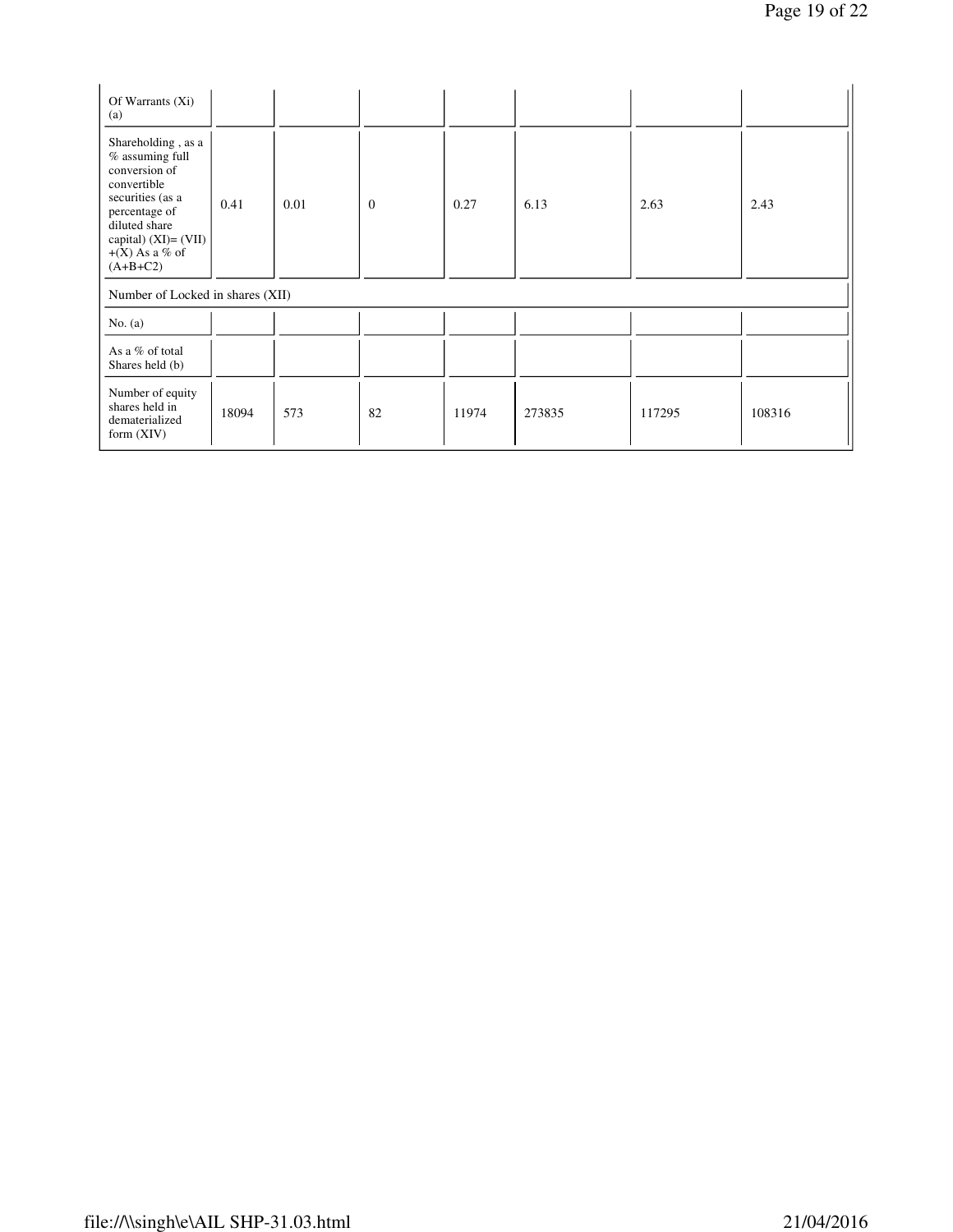| Any Other (specify)                                                                                                    |                       |  |  |  |
|------------------------------------------------------------------------------------------------------------------------|-----------------------|--|--|--|
| Searial No.                                                                                                            |                       |  |  |  |
| Category                                                                                                               |                       |  |  |  |
| Category / More<br>than 1 percentage                                                                                   |                       |  |  |  |
| Name of the<br>Shareholders (I)                                                                                        | Click here to go back |  |  |  |
| $PAN$ (II)                                                                                                             | Total                 |  |  |  |
| No. of the<br>Shareholders (I)                                                                                         | 62                    |  |  |  |
| No. of fully paid<br>up equity shares<br>held (IV)                                                                     | 530169                |  |  |  |
| No. Of Partly paid-<br>up equity shares<br>held(V)                                                                     |                       |  |  |  |
| No. Of shares<br>underlying<br>Depository<br>Receipts (VI)                                                             |                       |  |  |  |
| Total nos. shares<br>held $(VII) = (IV) +$<br>$(V)$ + $(VI)$                                                           | 530169                |  |  |  |
| Shareholding as a<br>% of total no. of<br>shares (calculated<br>as per SCRR,<br>1957) (VIII) As a<br>$%$ of $(A+B+C2)$ | 11.87                 |  |  |  |
| Number of Voting Rights held in each class of securities (IX)                                                          |                       |  |  |  |
| Class eg: X                                                                                                            | 530169                |  |  |  |
| Class eg:y                                                                                                             |                       |  |  |  |
| Total                                                                                                                  | 530169                |  |  |  |
| Total as a $\%$ of<br>Total Voting rights                                                                              | 11.87                 |  |  |  |
| No. Of Shares<br>Underlying<br>Outstanding<br>convertible<br>securities (X)                                            |                       |  |  |  |
| No. Of Warrants<br>$(X_i)$                                                                                             |                       |  |  |  |
| No. Of Shares<br>Underlying<br>Outstanding<br>convertible<br>securities and No.<br>Of Warrants (Xi)<br>(a)             |                       |  |  |  |
| Shareholding, as a<br>$\%$ assuming full                                                                               |                       |  |  |  |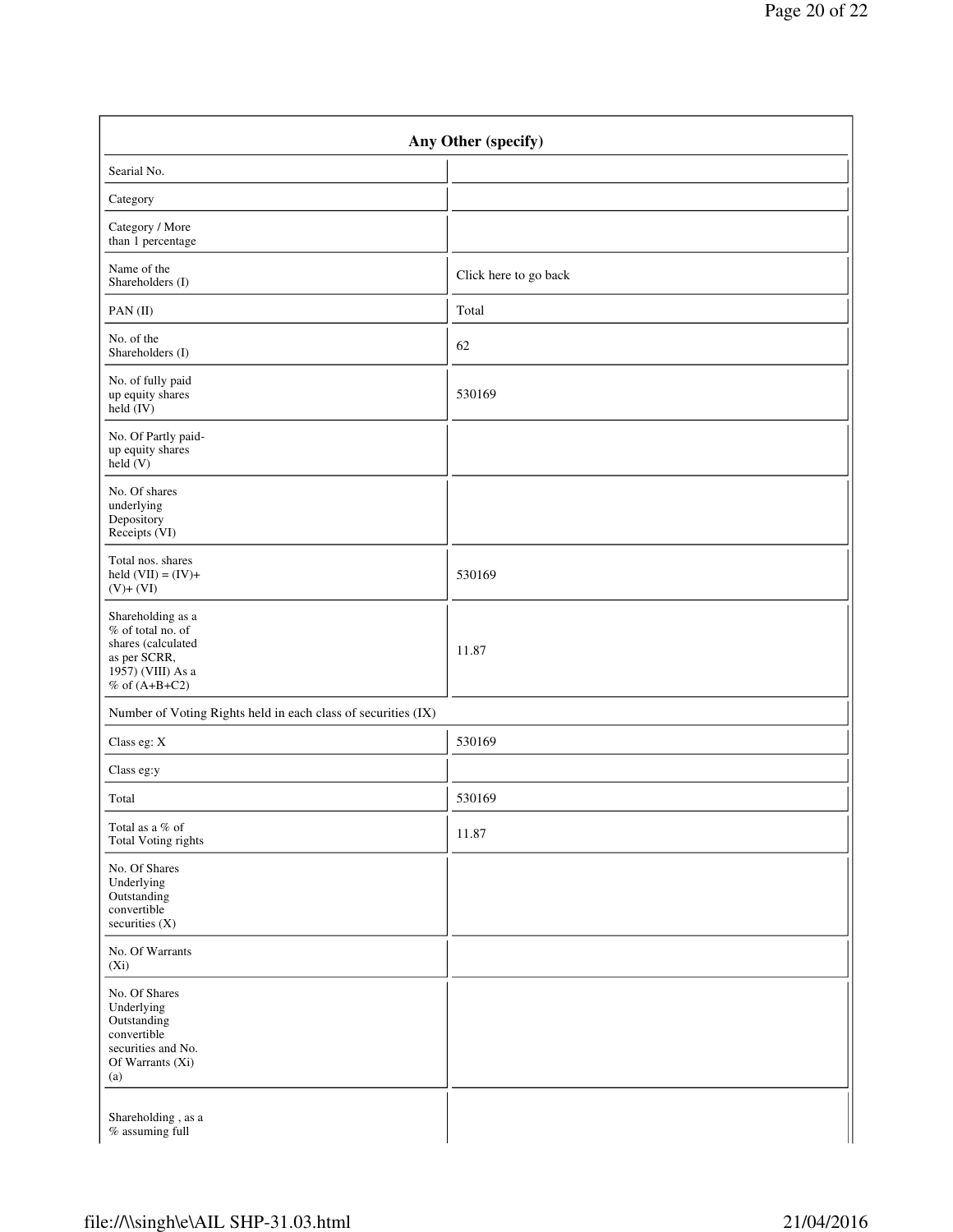| conversion of<br>convertible<br>securities (as a<br>percentage of<br>diluted share<br>capital) $(XI) = (VII)$<br>$+(X)$ As a % of<br>$(A+B+C2)$ | 11.87  |  |  |  |
|-------------------------------------------------------------------------------------------------------------------------------------------------|--------|--|--|--|
| Number of Locked in shares (XII)                                                                                                                |        |  |  |  |
| No. $(a)$                                                                                                                                       |        |  |  |  |
| As a % of total<br>Shares held (b)                                                                                                              |        |  |  |  |
| Number of equity<br>shares held in<br>dematerialized<br>form $(XIV)$                                                                            | 530169 |  |  |  |